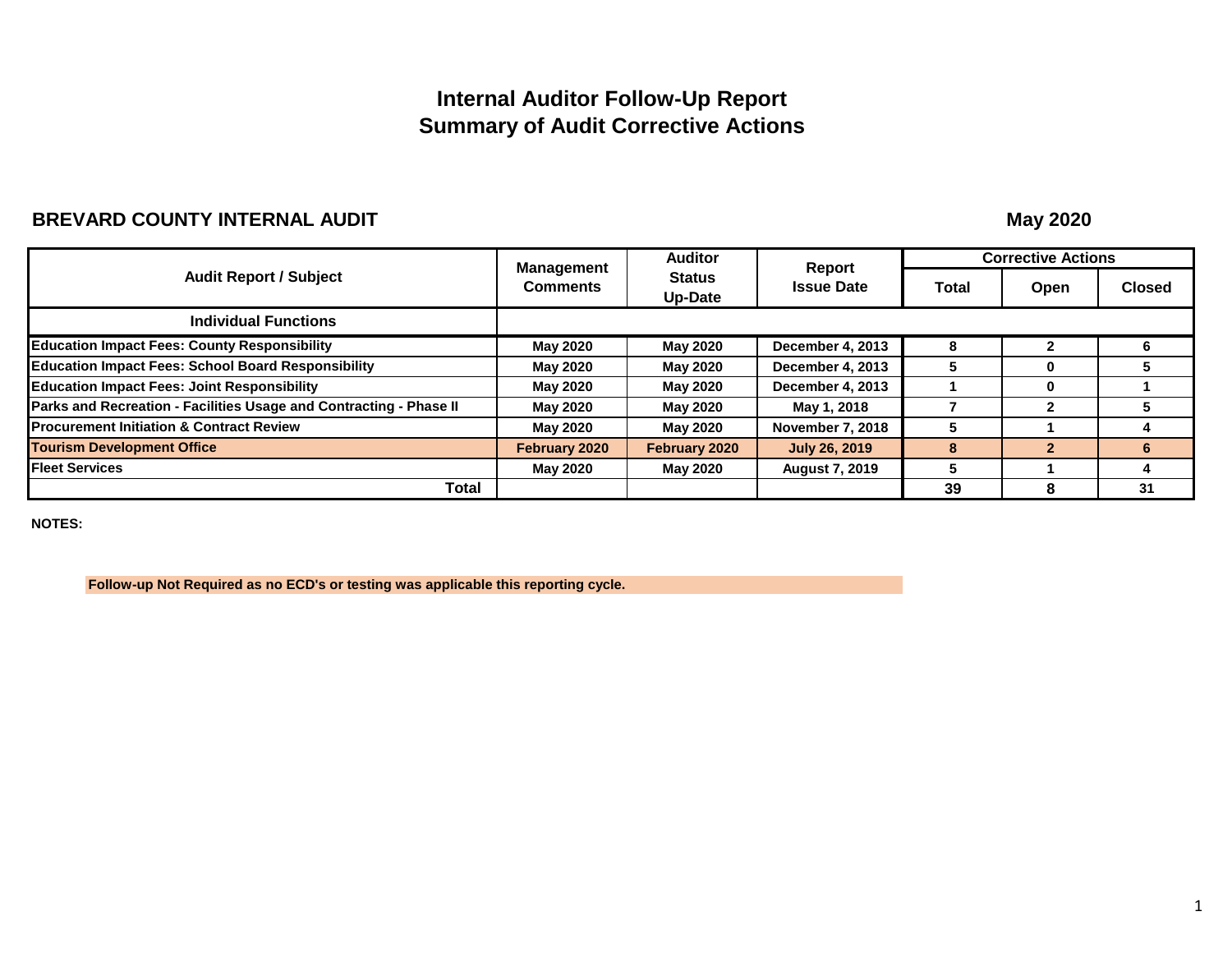### **BREVARD COUNTY INTERNAL AUDIT**

# **Report Issue Date: December 2, 2013**

|             |                                                                                                                                                                                                                                                                                                                                                                                                                                                                                                                                                                                                                                                                                                                                                                                                                                                                                                                                                                                                                                                              | <b>Management Comments</b>                                                                                                                                                                                                                                                                                                                                                                                                                                                                                                                                                                                                                                                                                              | <b>Auditor Comments</b>                                                                                                                                                                                                                                                                                                                                                                                                                                                                                                                                                         |               |
|-------------|--------------------------------------------------------------------------------------------------------------------------------------------------------------------------------------------------------------------------------------------------------------------------------------------------------------------------------------------------------------------------------------------------------------------------------------------------------------------------------------------------------------------------------------------------------------------------------------------------------------------------------------------------------------------------------------------------------------------------------------------------------------------------------------------------------------------------------------------------------------------------------------------------------------------------------------------------------------------------------------------------------------------------------------------------------------|-------------------------------------------------------------------------------------------------------------------------------------------------------------------------------------------------------------------------------------------------------------------------------------------------------------------------------------------------------------------------------------------------------------------------------------------------------------------------------------------------------------------------------------------------------------------------------------------------------------------------------------------------------------------------------------------------------------------------|---------------------------------------------------------------------------------------------------------------------------------------------------------------------------------------------------------------------------------------------------------------------------------------------------------------------------------------------------------------------------------------------------------------------------------------------------------------------------------------------------------------------------------------------------------------------------------|---------------|
| <b>Risk</b> | <b>Observation #: C2</b>                                                                                                                                                                                                                                                                                                                                                                                                                                                                                                                                                                                                                                                                                                                                                                                                                                                                                                                                                                                                                                     | as of May 2020                                                                                                                                                                                                                                                                                                                                                                                                                                                                                                                                                                                                                                                                                                          | as of May 2020                                                                                                                                                                                                                                                                                                                                                                                                                                                                                                                                                                  | <b>Status</b> |
| <b>High</b> | The County provided copies of interlocal agreements entered into with four (4) local municipalities.<br>From the agreements provided, we noted that Section 4.2.3 of the agreements was not updated to<br>reflect the change in the administrative fee collected from no more than 2.5% to 8.0%.                                                                                                                                                                                                                                                                                                                                                                                                                                                                                                                                                                                                                                                                                                                                                             | (a) Closed.<br>(b) Necessary amendments to the interlocal                                                                                                                                                                                                                                                                                                                                                                                                                                                                                                                                                                                                                                                               | (a) Section 4.2.3 of the interlocal agreements has<br>been modified to, "The County is entitled to retain up<br>to but not more than the percentage of educational                                                                                                                                                                                                                                                                                                                                                                                                              | <b>Open</b>   |
|             | Section 3.5 of the four (4) interlocal agreements required the municipality to remit monthly or annual<br>reports to the County identifying the "address and date of all residential building permits, mobile or<br>manufactured home setup permits, residential certificates of occupancy and certificates of completion<br>for mobile or manufactured home setups for the preceding" reporting period. To date, none of the<br>local municipalities have remitted any reports to the County in compliance with their interlocal<br>agreements or in compliance with Section 62-926(e) of Ordinance 04-34, as amended, in the<br>absence of an interlocal agreement.                                                                                                                                                                                                                                                                                                                                                                                        | agreements will be made to provide for receipt of<br>reports "upon request." Periodically, on a rotating<br>basis but no less than annually, the Planning &<br>Development Department will contact each<br>municipality and request information concerning the<br>address of each Certificate of Occupancy or<br>Certificate of Completion issued by that municipality<br>for a one month time period. Based on the<br>responses received from the municipalities, the<br>Department will reconcile the addresses with the<br>County's record of impact fee payments for the<br>same time period in order to verify compliance with<br>the Educational Facilities Impact Fee Ordinance as<br>amended from time to time. | facilities impact fees collected prescribed in<br>Ordinance 16-19 as it may be amended from time to<br>time for administration of the ordinance." This<br>modification is appropriate to address the issue<br>related to conflicting language. This language allows<br>the County to modify the administrative fee as<br>needed to comply with Section 163.31801(c), F.S.,<br>which limits the administrative charges for the<br>collection of impact fees to actual costs.<br>(b) This will be tested once the amendments to the<br>interlocal agreements have been completed. |               |
|             | <b>Auditor Recommendation</b>                                                                                                                                                                                                                                                                                                                                                                                                                                                                                                                                                                                                                                                                                                                                                                                                                                                                                                                                                                                                                                | ECD:                                                                                                                                                                                                                                                                                                                                                                                                                                                                                                                                                                                                                                                                                                                    | <b>Testing Date:</b>                                                                                                                                                                                                                                                                                                                                                                                                                                                                                                                                                            |               |
|             | We recommend the County execute updated interlocal agreements with all local municipalities that<br>reflect all changes to date of the original ordinance. We further recommend the County develop and<br>implement policies and procedures to collect required reports from the local municipalities in order for (b) O: October 31, 2014<br>the County to ensure fees are being appropriately collected.<br>Through discussions with County personnel, we noted the County's Solid Waste department is<br>already receiving reports from five (5) municipalities listing certificates of occupancy issued during the<br>reporting period. The Planning & Development Department may wish to coordinate such required<br>reporting with reports already remitted by local jurisdictions to the County's Solid Waste department<br>to minimize duplication; however, if the Planning & Development Department wishes to utilize these<br>existing reports, a modification to the language in Section 3.5 of the interlocal agreements would be<br>necessary. | (a) Closed.<br>R: December 31, 2015<br>R: December 31, 2016<br>R: December 31, 2020                                                                                                                                                                                                                                                                                                                                                                                                                                                                                                                                                                                                                                     | <b>June 2021</b>                                                                                                                                                                                                                                                                                                                                                                                                                                                                                                                                                                |               |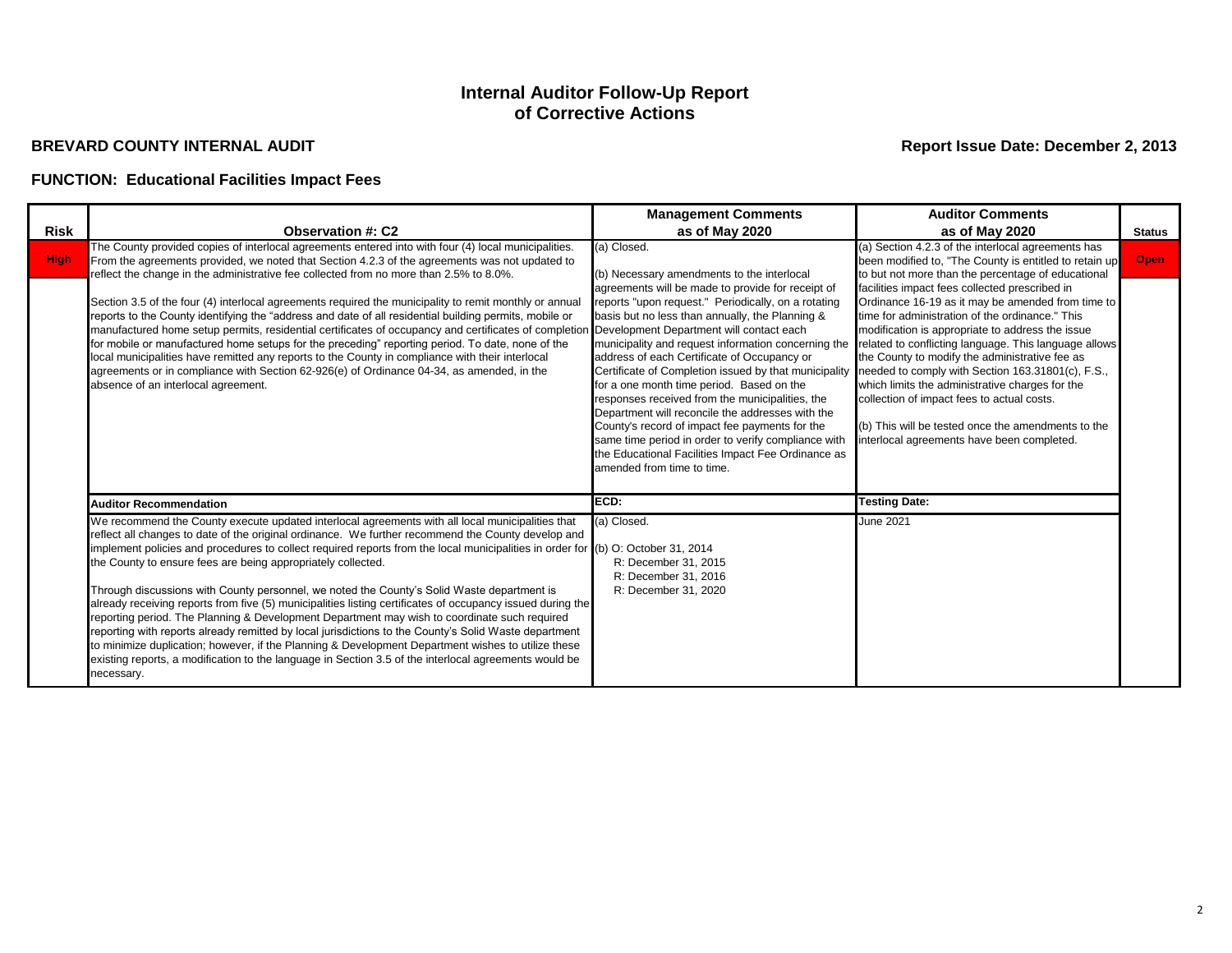### **BREVARD COUNTY INTERNAL AUDIT**

# **Report Issue Date: December 2, 2013**

|             |                                                                                                                                                                                                                                                                                                                                                                                                                                                                                                                                                                                                                                                                                                                                                                                                                                                                                                                                                            | <b>Management Comments</b> | <b>Auditor Comments</b>                                                                                                                                                                                                                                                                                |               |
|-------------|------------------------------------------------------------------------------------------------------------------------------------------------------------------------------------------------------------------------------------------------------------------------------------------------------------------------------------------------------------------------------------------------------------------------------------------------------------------------------------------------------------------------------------------------------------------------------------------------------------------------------------------------------------------------------------------------------------------------------------------------------------------------------------------------------------------------------------------------------------------------------------------------------------------------------------------------------------|----------------------------|--------------------------------------------------------------------------------------------------------------------------------------------------------------------------------------------------------------------------------------------------------------------------------------------------------|---------------|
| <b>Risk</b> | <b>Observation #: C4</b>                                                                                                                                                                                                                                                                                                                                                                                                                                                                                                                                                                                                                                                                                                                                                                                                                                                                                                                                   | as of May 2020             | as of May 2020                                                                                                                                                                                                                                                                                         | <b>Status</b> |
|             | In or around February 2012, the County was contacted by the City of Titusville, via email, regarding a Closed.<br>Moderate housing project in which an existing apartment building was removed and replaced with nine (9)<br>single family homes. No supporting documentation was remitted to the County. The Planning &                                                                                                                                                                                                                                                                                                                                                                                                                                                                                                                                                                                                                                   |                            | Section 62-933: Exemption, credits and incentives,<br>was added to Brevard County Ordinance 16-19 to<br>provide for special circumstance adjustments of the                                                                                                                                            | <b>Closed</b> |
|             | Development Department agreed to credit each of the permits an amount equal to the impact fees<br>scheduled for one (1) apartment unit. For the Educational Impact Fee, this agreement resulted in a<br>reduction of the impact fee assessed from \$4,445.40 to \$1,651.15 per home for a total reduced<br>collection of \$25,148.25.<br>The Planning & Development Department looked to Section 62-933(a)(3) of the County Ordinance,<br>as amended, for authoritative guidance to provide this fee adjustment. This section of the County<br>Ordinance provides for an exemption for the replacement of an existing residential building by one of<br>the same type and use provided the existing structure has been occupied at some point during the<br>previous five-year period. While the ordinance did not anticipate these circumstances, the<br>department considered the facts in this case to be analogous enough to warrant a fee adjustment. |                            | educational impact fee. While the ordinance did not<br>clarify the interpretation of "same type" structure, the<br>County believes the language in the ordinance is<br>sufficient for the Planning & Development<br>Department to carry out the intent of the Board of<br><b>County Commissioners.</b> |               |
|             | <b>Auditor Recommendation</b>                                                                                                                                                                                                                                                                                                                                                                                                                                                                                                                                                                                                                                                                                                                                                                                                                                                                                                                              | ECD:                       | <b>Testing Date:</b>                                                                                                                                                                                                                                                                                   |               |
|             | We recommend the County review the existing ordinance and, if the County wishes to provide for<br>special circumstance adjustments of the educational impact fee, the County should amend the<br>ordinance to provide for such adjustments, to clarify the intended interpretation of "same type" of<br>structure and establish the authority for review and approval of adjustment requests. In all cases, the<br>County should obtain and retain for audit supporting documents remitted by the requesting party.                                                                                                                                                                                                                                                                                                                                                                                                                                        | Closed.                    | Closed.                                                                                                                                                                                                                                                                                                |               |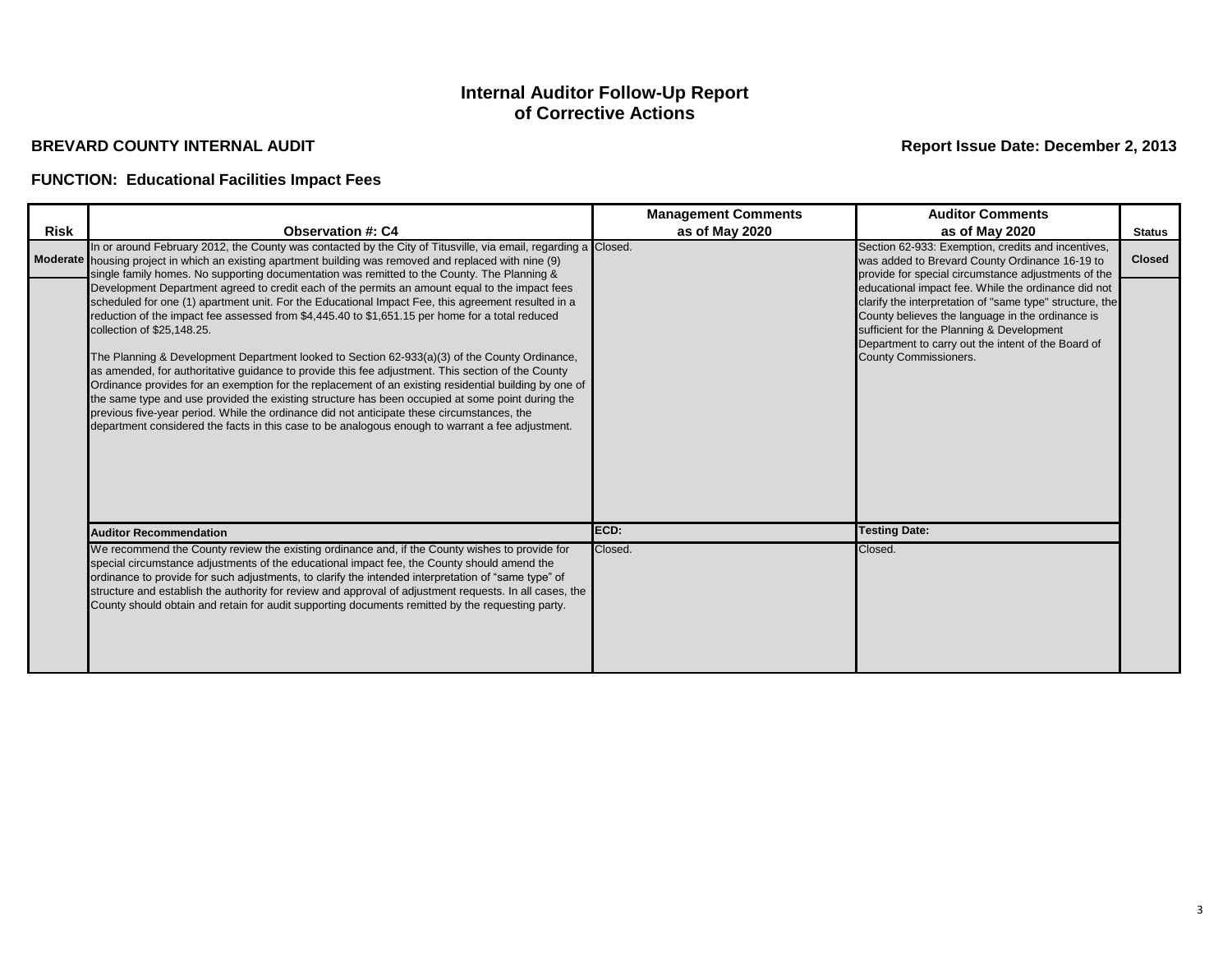### **BREVARD COUNTY INTERNAL AUDIT**

# **Report Issue Date: December 2, 2013**

|             |                                                                                                                                                                                                                                                                                                                                                                                                                                                                                                                                                                                                 | <b>Management Comments</b> | <b>Auditor Comments</b>                                                                                                                                                                                                                                                                                                                                                                                                                                                                                     |               |
|-------------|-------------------------------------------------------------------------------------------------------------------------------------------------------------------------------------------------------------------------------------------------------------------------------------------------------------------------------------------------------------------------------------------------------------------------------------------------------------------------------------------------------------------------------------------------------------------------------------------------|----------------------------|-------------------------------------------------------------------------------------------------------------------------------------------------------------------------------------------------------------------------------------------------------------------------------------------------------------------------------------------------------------------------------------------------------------------------------------------------------------------------------------------------------------|---------------|
| <b>Risk</b> | <b>Observation #: C5</b>                                                                                                                                                                                                                                                                                                                                                                                                                                                                                                                                                                        | as of May 2020             | as of May 2020                                                                                                                                                                                                                                                                                                                                                                                                                                                                                              | <b>Status</b> |
|             | The rate applied for administrative costs in support of the impact fee program, which includes the<br>Moderate Educational Impact fee, is based on amounts allocated by the County during the budgeting process,<br>including wage and labor costs. While annual labor summary reports were prepared in the past, in                                                                                                                                                                                                                                                                            | Closed.                    | Beginning with fiscal year 2020, the costs<br>associated with the administration of all impact fees<br>assessed by the County are being accumulated into                                                                                                                                                                                                                                                                                                                                                    | <b>Closed</b> |
|             | support of the wage and labor costs allocated to the impact fee programs, these labor distribution<br>reports (time and effort reports) are not currently being prepared by County employees whose time is<br>included in actual costs of overseeing the impact fee programs. Current labor distribution reports<br>would also provide the basis for the proportional allocation of other departmental costs associated<br>with the administration of the impact fee program. We could not, therefore, test the allocation of<br>shared costs to the administration of the impact fee programs. |                            | the Impact Fee Administration Fund. Shared costs<br>such as supervisory compensation and benefits are<br>allocated to the Impact Fee Administration Fund<br>using data provided by the County's Budget Office.<br>On a quarterly basis, the administrative costs<br>accumulated in the Impact Fee Administration Fund<br>are charged to the separate impact fee funds based<br>on the actual number of transactions for each impact<br>fee trust fund multiplied by the average transaction<br><b>COSt.</b> |               |
|             | <b>Auditor Recommendation</b>                                                                                                                                                                                                                                                                                                                                                                                                                                                                                                                                                                   | ECD:                       | <b>Testing Date:</b>                                                                                                                                                                                                                                                                                                                                                                                                                                                                                        |               |
|             | We recommend the County reestablish the practice of accumulation and retention of labor distribution Closed.<br>information (time and effort reports) in support of wage and labor costs and other shared costs<br>allocated to the administration of the impact fee programs.                                                                                                                                                                                                                                                                                                                  |                            | Closed.                                                                                                                                                                                                                                                                                                                                                                                                                                                                                                     |               |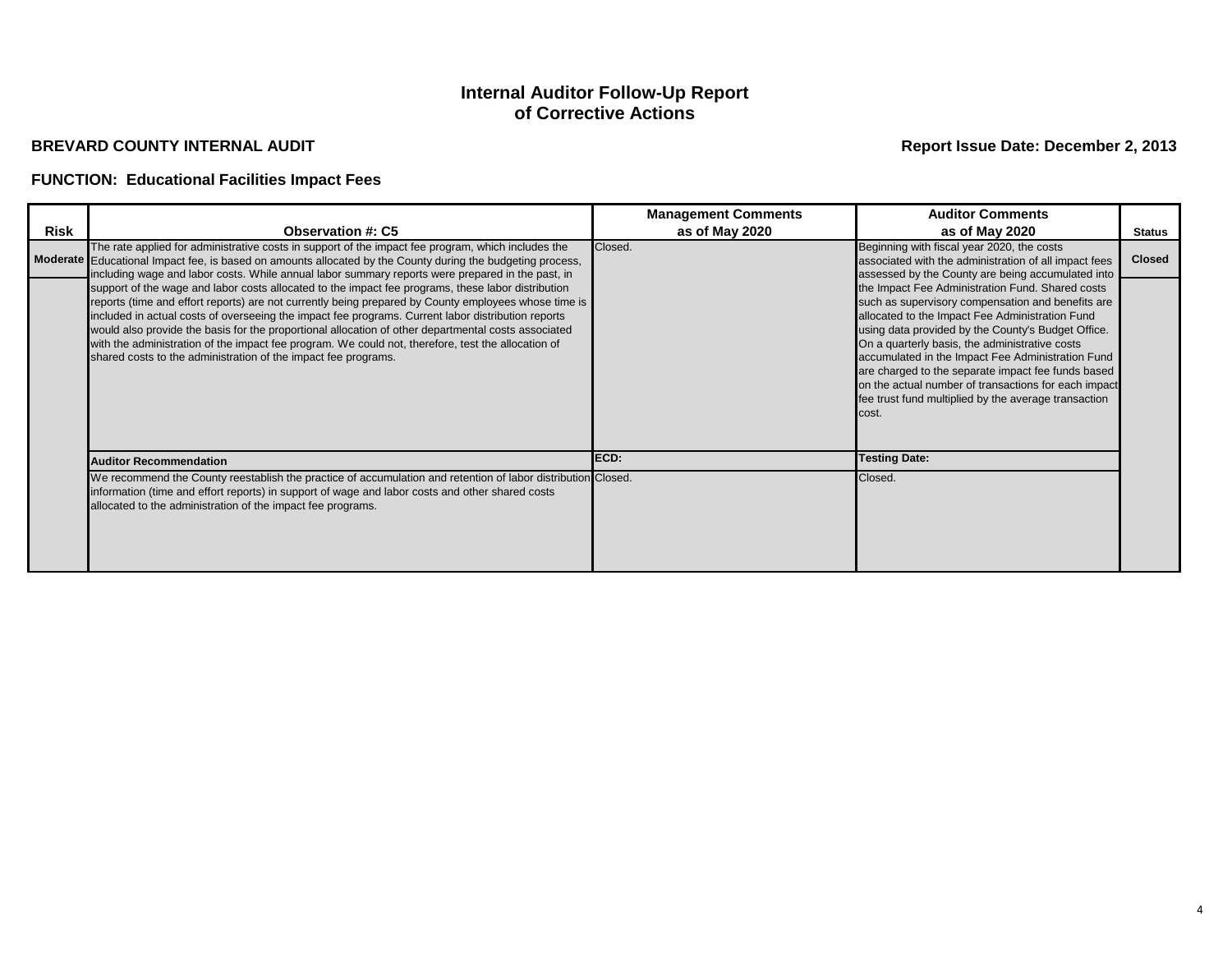### **BREVARD COUNTY INTERNAL AUDIT**

# **Report Issue Date: December 2, 2013**

|             |                                                                                                                                                                                                                                                                                                                                                                                                                                                                         | <b>Management Comments</b> | <b>Auditor Comments</b>                                                                                                                                               |                                |
|-------------|-------------------------------------------------------------------------------------------------------------------------------------------------------------------------------------------------------------------------------------------------------------------------------------------------------------------------------------------------------------------------------------------------------------------------------------------------------------------------|----------------------------|-----------------------------------------------------------------------------------------------------------------------------------------------------------------------|--------------------------------|
| Risk<br>Low | <b>Observation #: C7</b><br>Section 62-923(10) of Ordinance 04-34 refers to "an educational impact fee exemption" for low-<br>income and very-low-income families. The use of the word "exemption" in this section of the<br>ordinance is not consistent with the incentive program described in Section 62-933(c) of the                                                                                                                                               | as of May 2020<br>Closed.  | as of May 2020<br>Section 62-923(10) of Brevard County Ordinance 16-<br>19 has been updated to refer to "impact fee<br>incentive" rather than "impact fee exemption," | <b>Status</b><br><b>Closed</b> |
|             | ordinance. That section of the ordinance refers to an incentive to promote construction of new<br>affordable housing for low-income families in which the County will loan a portion of the educational<br>impact fee to the homebuyer to be forgiven over a 10-year period, as long as the homebuyer remains<br>in the residence. The incentive program is contingent upon funding to be provided in the County's<br>budget. To date, the program has not been funded. |                            | consistent with the intent of the Board of County<br>Commissioners.                                                                                                   |                                |
|             | <b>Auditor Recommendation</b>                                                                                                                                                                                                                                                                                                                                                                                                                                           | ECD:                       | <b>Testing Date:</b>                                                                                                                                                  |                                |
|             | In discussions with the County's Program Manager, we understand the County's intent was to<br>provide an incentive, not an exemption. If this is the case, we recommend the County amend Section<br>62-923(10) of Ordinance 04-34 to refer to the incentive program and remove the reference to the<br>term "exemption" as it relates to housing for low-income families.                                                                                               | Closed.                    | Closed.                                                                                                                                                               |                                |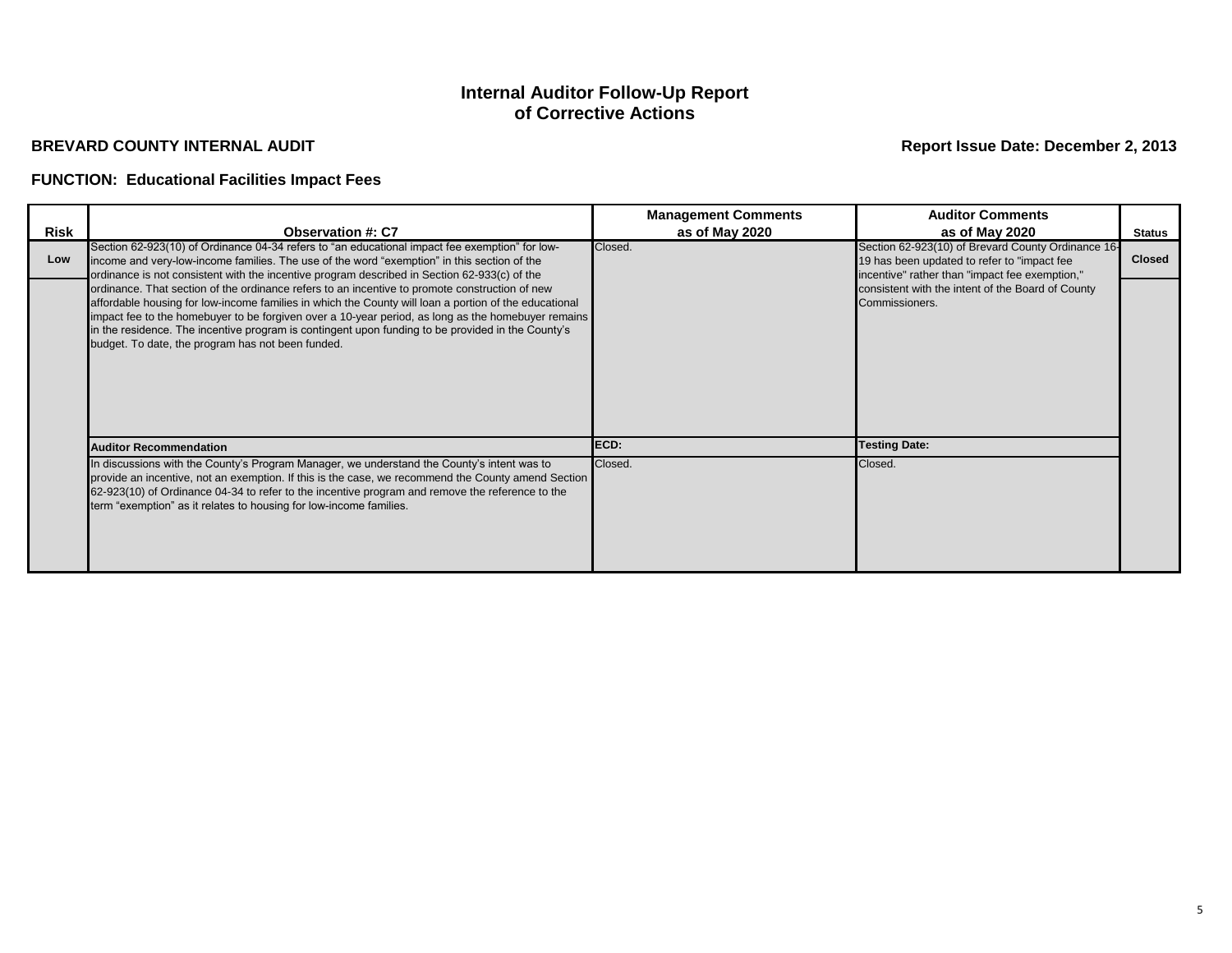### **BREVARD COUNTY INTERNAL AUDIT**

**Report Issue Date: December 2, 2013**

| <b>Risk</b> | <b>Observation #: C8</b>                                                                                                                                                                                                                                                                                                                                                                                                 | <b>Management Comments</b><br>as of May 2020                                                                                                                                                                                                                                                                                               | <b>Auditor Comments</b><br>as of May 2020                                                                                              | <b>Status</b> |
|-------------|--------------------------------------------------------------------------------------------------------------------------------------------------------------------------------------------------------------------------------------------------------------------------------------------------------------------------------------------------------------------------------------------------------------------------|--------------------------------------------------------------------------------------------------------------------------------------------------------------------------------------------------------------------------------------------------------------------------------------------------------------------------------------------|----------------------------------------------------------------------------------------------------------------------------------------|---------------|
| <b>Low</b>  | Section 62-926(c) of Ordinance 04-34, as amended, requires a municipality, in the absence of an<br>interlocal agreement that states otherwise, to require a proof of payment receipt from the County be<br>presented prior to the issuance of an impact-fee-eligible residential building permit. This section is<br>inconsistent with Section 62-928 of the ordinance which allows a municipality to require a proof of | Approval of legislative intent to amend Brevard<br>County's impact fee ordinances including<br>amendment to Section 62-926(c) of Ordinance 04-<br>34 to remove the requirement for municipalities                                                                                                                                          | This will be tested once the amendment to the<br>Ordinance has been presented to and accepted by<br>the Board of County Commissioners. | <b>Open</b>   |
|             | payment receipt at any point prior to issuance of the certificate of occupancy or certificate of<br>completion.                                                                                                                                                                                                                                                                                                          | without an interlocal agreement with the County to<br>obtain proof of payment receipt prior to issuance of<br>a building permit has been prepared and is pending<br>a request to be added to the Board meeting agenda.<br>Following approval of legislative intent, a public<br>hearing will be need to be held to amend the<br>Ordinance. |                                                                                                                                        |               |
|             | <b>Auditor Recommendation</b>                                                                                                                                                                                                                                                                                                                                                                                            | ECD:                                                                                                                                                                                                                                                                                                                                       | <b>Testing Date:</b>                                                                                                                   |               |
|             | We recommend the County review sections 62-926(c) and 62-928 of Ordinance 04-34, as amended,<br>to resolve any conflicting language.                                                                                                                                                                                                                                                                                     | O: October 31, 2014<br>R: October 6, 2015<br>R: October 31, 2016<br>R: December 31, 2020                                                                                                                                                                                                                                                   | <b>June 2021</b>                                                                                                                       |               |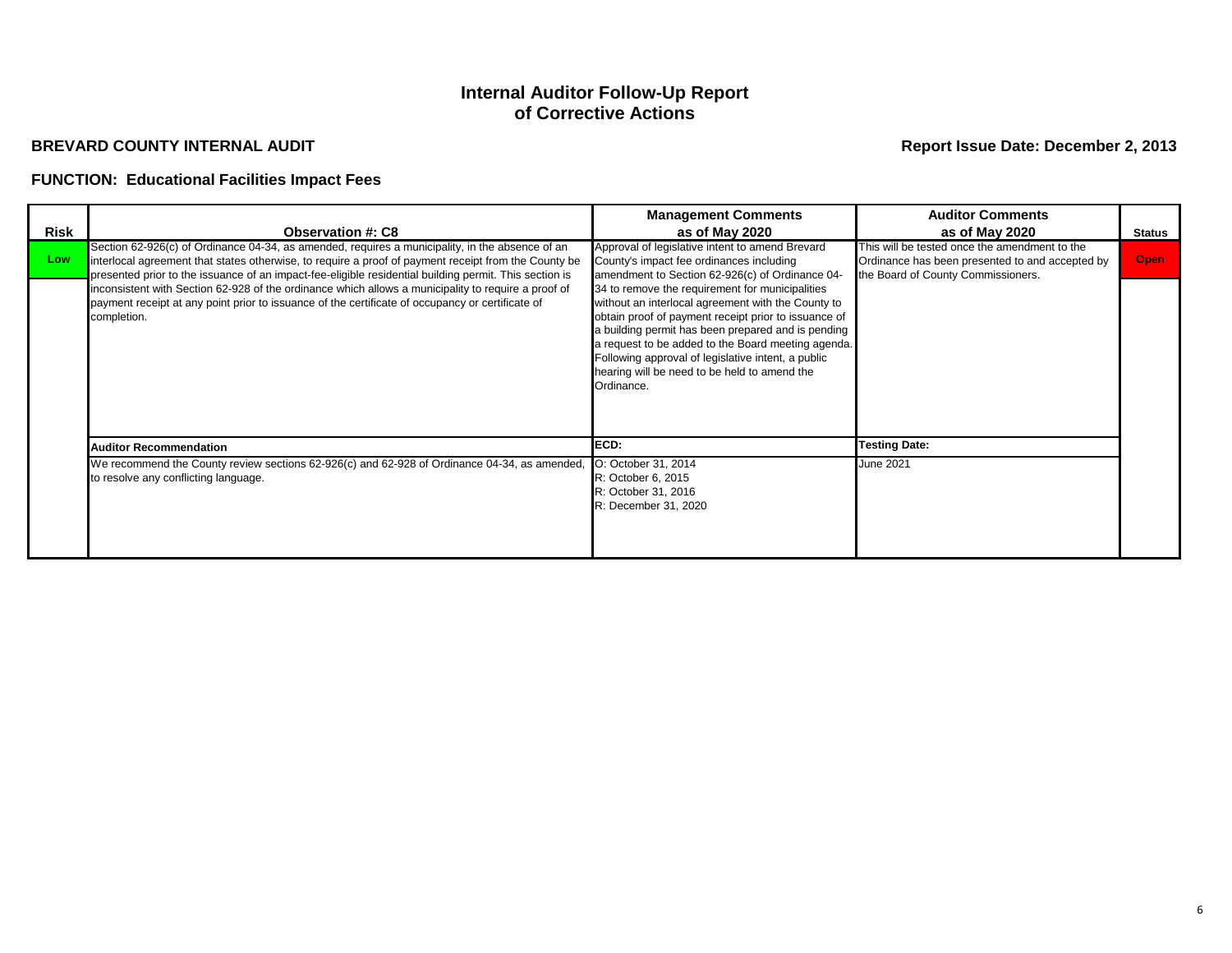### **BREVARD COUNTY INTERNAL AUDIT**

# **Report Issue Date: December 2, 2013**

| Risk | Observation #: S1(a)                                                                                                                                                                                                                                                                                                                                                                                                                                                                                                                                                                                                                                                                                                                                      | <b>Management Comments</b><br>as of May 2020 | <b>Auditor Comments</b><br>as of May 2020                                                                                                                                                                                                                                                                                                                                                                              | <b>Status</b> |
|------|-----------------------------------------------------------------------------------------------------------------------------------------------------------------------------------------------------------------------------------------------------------------------------------------------------------------------------------------------------------------------------------------------------------------------------------------------------------------------------------------------------------------------------------------------------------------------------------------------------------------------------------------------------------------------------------------------------------------------------------------------------------|----------------------------------------------|------------------------------------------------------------------------------------------------------------------------------------------------------------------------------------------------------------------------------------------------------------------------------------------------------------------------------------------------------------------------------------------------------------------------|---------------|
|      | Section 2.1 of the interlocal agreement between the County and the School Board requires the<br>Moderate School Board to "establish a separate, interest-bearing account for each of the four (4) Educational<br>Facilities Impact Fee Benefit Districts." Per our discussions with School Board staff and review of<br>reports from their general ledger, all impact fee activity is currently recorded in one capital project<br>fund entitled "Impact Fee Capital Project Fund" and monies are deposited in to the School Board's<br>pooled cash and pooled investment accounts. Impact fee revenues and expenditures for each of the<br>benefit districts are tracked by the School Board's Facilities Department through the use of<br>spreadsheets. | Closed.                                      | The School Board previously addressed the<br>recommendation related to accounting for the<br>individual Educational Facilities Impact Fee Benefit<br>Districts in separate funds.<br>Section 2.1 of the interlocal agreement between the<br>County and the School Board has been amended to<br>allow the School Board to deposit educational<br>facilities impact fee funds in an interest bearing,<br>pooled account. | <b>Closed</b> |
|      | <b>Auditor Recommendation</b>                                                                                                                                                                                                                                                                                                                                                                                                                                                                                                                                                                                                                                                                                                                             | ECD:                                         | <b>Testing Date:</b>                                                                                                                                                                                                                                                                                                                                                                                                   |               |
|      | The School Board and County may wish to review Section 2.1 of the interlocal agreement and modify Closed.<br>the language, as necessary, to align the intended compliance requirement with the use of pooled<br>cash accounts.                                                                                                                                                                                                                                                                                                                                                                                                                                                                                                                            |                                              | Closed.                                                                                                                                                                                                                                                                                                                                                                                                                |               |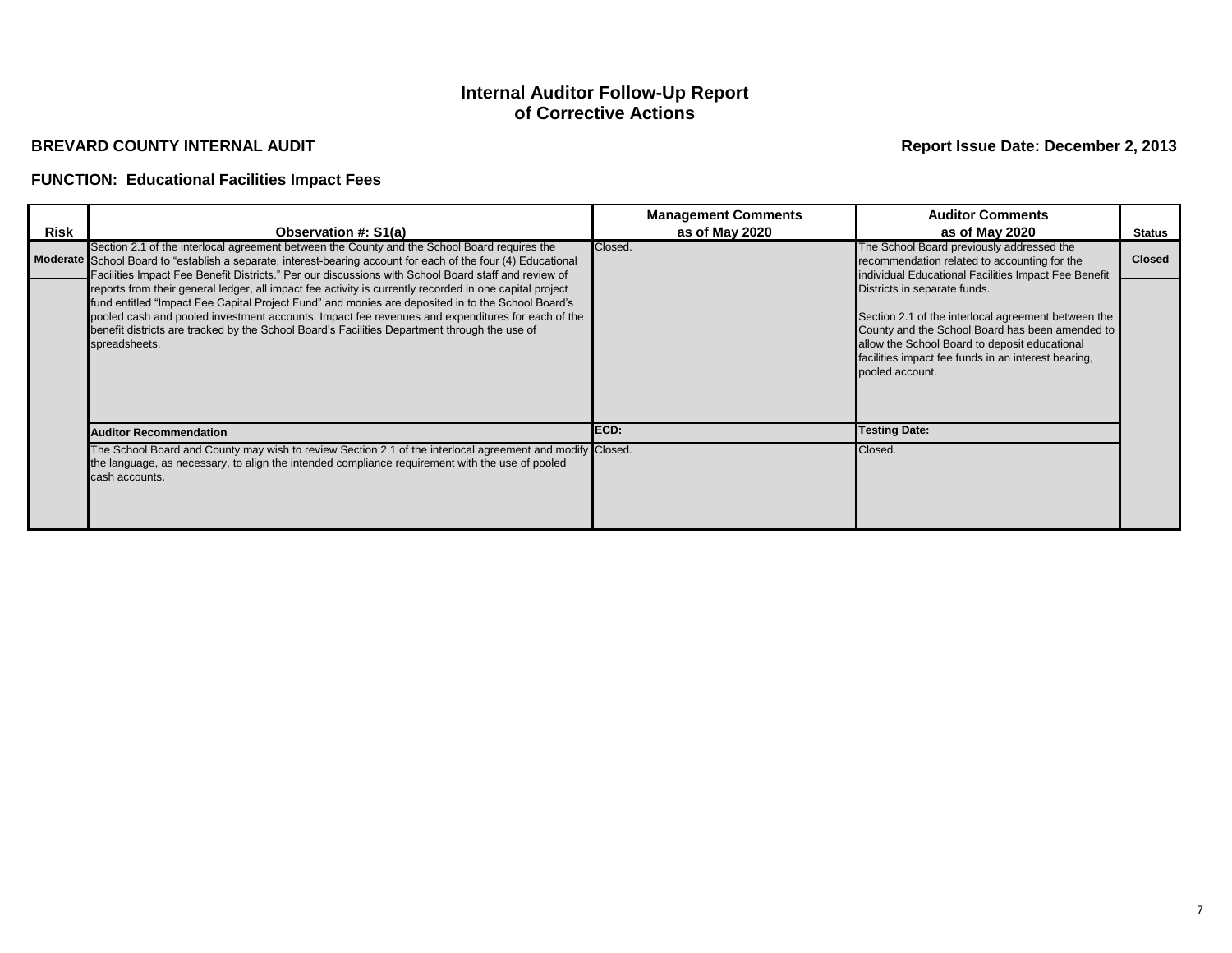### **BREVARD COUNTY INTERNAL AUDIT**

# **Report Issue Date: December 2, 2013**

|             |                                                                                                                                                                                                                                                                                                                                                                                                                                                                                                                                                                                                                                                                                                                                                                                                                                                                                                                                                                                                                                                                                                                                                                                                                                                                                                                   | <b>Management Comments</b> | <b>Auditor Comments</b>                                                                                                                                                                                                                                                                                                                                                                                                                                                                                                |               |
|-------------|-------------------------------------------------------------------------------------------------------------------------------------------------------------------------------------------------------------------------------------------------------------------------------------------------------------------------------------------------------------------------------------------------------------------------------------------------------------------------------------------------------------------------------------------------------------------------------------------------------------------------------------------------------------------------------------------------------------------------------------------------------------------------------------------------------------------------------------------------------------------------------------------------------------------------------------------------------------------------------------------------------------------------------------------------------------------------------------------------------------------------------------------------------------------------------------------------------------------------------------------------------------------------------------------------------------------|----------------------------|------------------------------------------------------------------------------------------------------------------------------------------------------------------------------------------------------------------------------------------------------------------------------------------------------------------------------------------------------------------------------------------------------------------------------------------------------------------------------------------------------------------------|---------------|
| <b>Risk</b> | <b>Observation #: S2</b>                                                                                                                                                                                                                                                                                                                                                                                                                                                                                                                                                                                                                                                                                                                                                                                                                                                                                                                                                                                                                                                                                                                                                                                                                                                                                          | as of May 2020             | as of May 2020                                                                                                                                                                                                                                                                                                                                                                                                                                                                                                         | <b>Status</b> |
|             | Construction projects may be funded from multiple funding sources, as was the case for Meadowlane (a) Closed in previous follow-up.<br>Moderate Intermediate. For these projects, the School Board establishes a "spending priority" for accounting for<br>construction costs when it is necessary to allocate costs to more than one fund to track spending of                                                                                                                                                                                                                                                                                                                                                                                                                                                                                                                                                                                                                                                                                                                                                                                                                                                                                                                                                   | (b) Closed.                | (a) Closed in a previous follow-up.<br>(b) The District has updated their procedures related                                                                                                                                                                                                                                                                                                                                                                                                                           | <b>Closed</b> |
|             | restricted funds. This "spending priority" is not a written policy, as it is determined on a project-by-<br>project basis.<br>Section 2.2 of the interlocal agreement between the County and the School Board requires the<br>School Board to "expend impact fees exclusively for new or expanded public educational facilities."<br>As noted in the Background section of this report, some projects included remedial or renovation<br>costs in addition to costs of new student stations. Expenditures for renovation costs are recorded in<br>funds separate from the impact fee capital projects fund.<br>As part of the Meadowlane Intermediate project, a chiller plant was constructed to serve three (3)<br>school sites, only one (1) of which qualified as an impact fee eligible project. The costs associated<br>with the chiller plant that serves the two (2) existing school sites were funded entirely with ad valorem<br>revenue. In the accounting records, however, \$1,258,702 was inadvertently misallocated to the<br>impact fee capital project fund for these costs. This misallocation has been separately identified in the<br>annual status report submitted to the County and was the only instance of misallocation noted during<br>our review of projects for this internal audit. |                            | to accounting for construction projects funded by<br>multiple sources that include impact fees to include<br>process improvements for the accounting of<br>spending for construction projects funded from<br>multiple sources. We selected a sample of<br>transactions from impact fee-eligible projects from<br>the twelve months ended June 30, 2019, noting the<br>District adhered to their policies and procedures and<br>expenditures were for appropriately spent under the<br>impact fee interlocal agreement. |               |
|             | <b>Auditor Recommendation</b>                                                                                                                                                                                                                                                                                                                                                                                                                                                                                                                                                                                                                                                                                                                                                                                                                                                                                                                                                                                                                                                                                                                                                                                                                                                                                     | ECD:                       | <b>Testing Date:</b>                                                                                                                                                                                                                                                                                                                                                                                                                                                                                                   |               |
|             | We recommend the School Board prepare a journal entry to re-allocate \$1,258,702 to the impact fee<br>fund for Benefit District 1.<br>We further suggest the School Board review procedures for accounting for construction costs for<br>projects that are funded from multiple sources to ensure the "spending priority" applied for accounting<br>purposes effectively reflects the allocation of funds used to complete the project. For example, a<br>project may be funded by Classrooms for Kids monies and ad valorem monies as well as impact fee<br>monies. How the School Board prioritizes the use of the multiple funding sources impacts which<br>fund(s) may have excess funds at the end of the project.                                                                                                                                                                                                                                                                                                                                                                                                                                                                                                                                                                                           | (a) Closed.<br>(b) Closed. | Closed.                                                                                                                                                                                                                                                                                                                                                                                                                                                                                                                |               |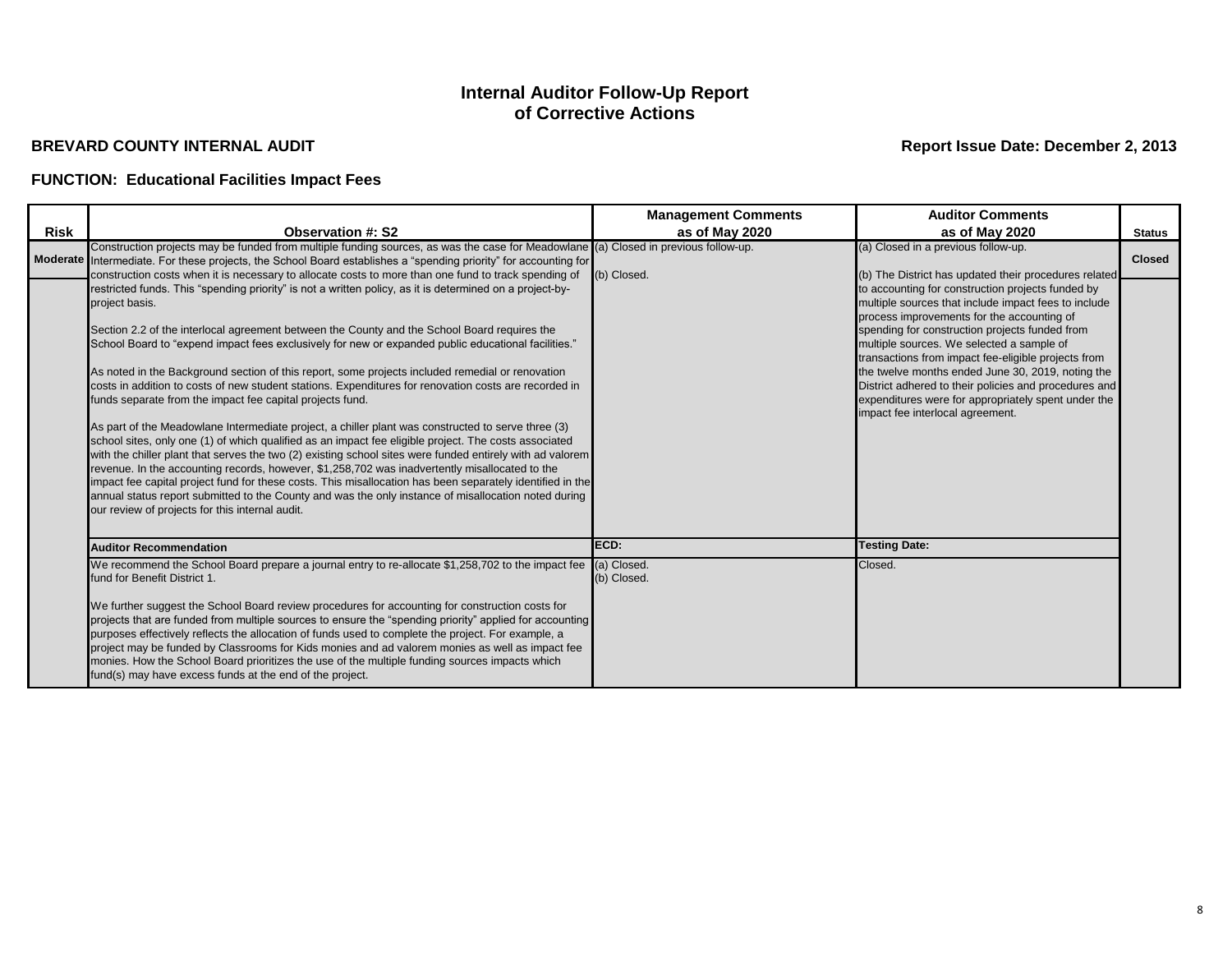#### **BREVARD COUNTY INTERNAL AUDIT**

### **Report Issue Date: December 2, 2013**

#### **FUNCTION: Educational Facilities Impact Fees**

| <b>Risk</b> | <b>Observation #: J1</b>                                                                                                                                                                                                                                                                                      | <b>Management Comments</b><br>as of May 2020 | <b>Auditor Comments</b><br>as of May 2020                                                                                                                                                                                                                                                                                                                                                                                                           | <b>Status</b> |
|-------------|---------------------------------------------------------------------------------------------------------------------------------------------------------------------------------------------------------------------------------------------------------------------------------------------------------------|----------------------------------------------|-----------------------------------------------------------------------------------------------------------------------------------------------------------------------------------------------------------------------------------------------------------------------------------------------------------------------------------------------------------------------------------------------------------------------------------------------------|---------------|
| Low         | Section 3.2 of the interlocal agreement between the County and the School Board sets forth a<br>monthly remittance of impact fees and accrued interest collected by the County during the prior<br>month to the School Board. Per our discussions with County staff, monthly remittances are not<br>feasible. | Closed.                                      | Section 3.2 of the interlocal agreement has been<br>revised to specify the School Board will initiate the<br>request for funds and the County will remit funds to<br>the School Board within forty-five (45) days of<br>approval by the Board of County Commissioners.<br>The County provided documentation supporting<br>remittance of funds for the last four (4) requests<br>made by the School Board was made within the<br>required timeframe. | <b>Closed</b> |
|             | <b>Auditor Recommendation</b>                                                                                                                                                                                                                                                                                 | ECD:                                         | <b>Testing Date:</b>                                                                                                                                                                                                                                                                                                                                                                                                                                |               |
|             | We recommend the County review Section 3.2 of the interlocal agreement and, in coordination with<br>the School Board, modify as necessary to align with actual practice and more feasible timelines.                                                                                                          | Closed.                                      | Closed.                                                                                                                                                                                                                                                                                                                                                                                                                                             |               |

**Open/Closed**

**= On schedule to complete ECDs**

**= Missed ECD (1st time), planned to complete in next 3 month review**

**= Missed ECD (2nd time or over 3 months for revised ECD)**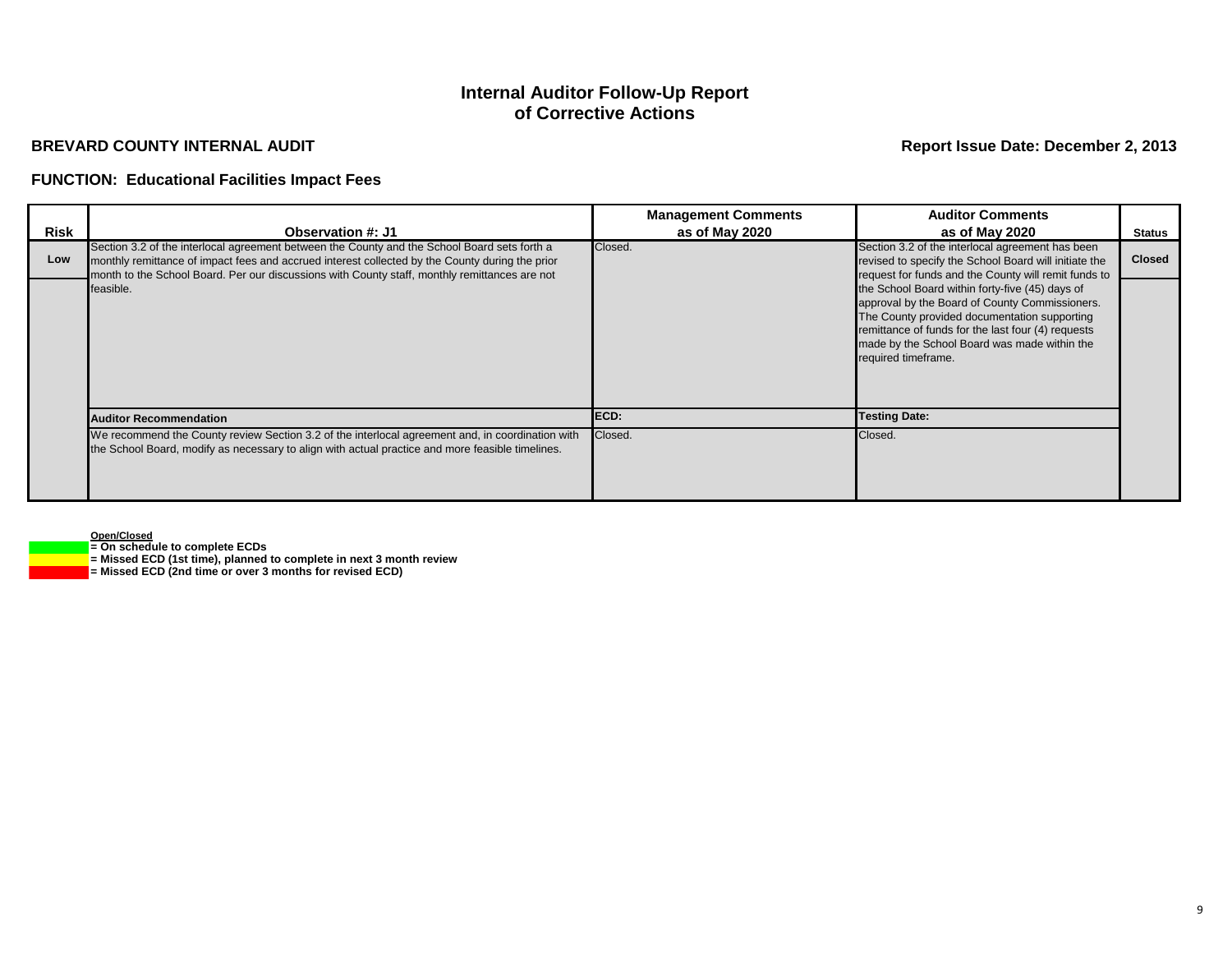#### **BREVARD COUNTY INTERNAL AUDIT**

# **Report Issue Date: May 16, 2018**

|             | <b>Observation #1: Rental Receipts (Permit Applications) (Recurring)</b>                                                                                                                                                                                                                                                                                                                                                                                                                                                                                                                                                                                                                                                                                                                                                                                                                                                                                                                                                                                                                                                                                                                                                                                                     | <b>Management Comments</b>                                                                                                                                                                                                                                                                                                                                                                                                                                                                                                                                                                                                                                                                                                                                                                                                                                                                                                                                                                                                                                                 | <b>Auditor Comments</b>                                                                                                                                                                                                                                                                                                                                                                                                                                                                                                                                                                                                                                                                                                                                                                                                                                                                                                                                                                                                                                                                                                                                                                                                                                                                                                               |               |
|-------------|------------------------------------------------------------------------------------------------------------------------------------------------------------------------------------------------------------------------------------------------------------------------------------------------------------------------------------------------------------------------------------------------------------------------------------------------------------------------------------------------------------------------------------------------------------------------------------------------------------------------------------------------------------------------------------------------------------------------------------------------------------------------------------------------------------------------------------------------------------------------------------------------------------------------------------------------------------------------------------------------------------------------------------------------------------------------------------------------------------------------------------------------------------------------------------------------------------------------------------------------------------------------------|----------------------------------------------------------------------------------------------------------------------------------------------------------------------------------------------------------------------------------------------------------------------------------------------------------------------------------------------------------------------------------------------------------------------------------------------------------------------------------------------------------------------------------------------------------------------------------------------------------------------------------------------------------------------------------------------------------------------------------------------------------------------------------------------------------------------------------------------------------------------------------------------------------------------------------------------------------------------------------------------------------------------------------------------------------------------------|---------------------------------------------------------------------------------------------------------------------------------------------------------------------------------------------------------------------------------------------------------------------------------------------------------------------------------------------------------------------------------------------------------------------------------------------------------------------------------------------------------------------------------------------------------------------------------------------------------------------------------------------------------------------------------------------------------------------------------------------------------------------------------------------------------------------------------------------------------------------------------------------------------------------------------------------------------------------------------------------------------------------------------------------------------------------------------------------------------------------------------------------------------------------------------------------------------------------------------------------------------------------------------------------------------------------------------------|---------------|
| <b>Risk</b> |                                                                                                                                                                                                                                                                                                                                                                                                                                                                                                                                                                                                                                                                                                                                                                                                                                                                                                                                                                                                                                                                                                                                                                                                                                                                              | as of May 2020                                                                                                                                                                                                                                                                                                                                                                                                                                                                                                                                                                                                                                                                                                                                                                                                                                                                                                                                                                                                                                                             | as of May 2020                                                                                                                                                                                                                                                                                                                                                                                                                                                                                                                                                                                                                                                                                                                                                                                                                                                                                                                                                                                                                                                                                                                                                                                                                                                                                                                        | <b>Status</b> |
| <b>High</b> | During our inspection of the 50 facility rental receipts (permit applications) selected for testing, we<br>noted the multiple exceptions broken down by the respective North, Central and South Areas:                                                                                                                                                                                                                                                                                                                                                                                                                                                                                                                                                                                                                                                                                                                                                                                                                                                                                                                                                                                                                                                                       | a. The Department developed a Facilities Rental<br>Training Checklist and Operation Guide in March<br>2018 and trained current staff and will train all future                                                                                                                                                                                                                                                                                                                                                                                                                                                                                                                                                                                                                                                                                                                                                                                                                                                                                                             | a. We obtained a list of employees and selected a<br>sample of five new hires since the Facilities Rental<br>Training Checklist and Operation Guide was put in                                                                                                                                                                                                                                                                                                                                                                                                                                                                                                                                                                                                                                                                                                                                                                                                                                                                                                                                                                                                                                                                                                                                                                        | <b>Open</b>   |
|             | North Area (15 samples)<br>[See original report for details]<br>Central Area (10 samples)<br>[See original report for details]<br>South Area (25 samples)<br>[See original report for details]<br>These types of exceptions can lead to the following: misappropriation of assets and / or failure to<br>capture and collect the appropriate revenue due to the County for facility rentals and usage; risk of<br>liability, claims and damages against the County including rental receipts (permit applications) not<br>signed by the customer whereby the applicant acknowledges and agrees to the following:<br>I am 18 years of age (21 years of age if alcohol will be present) or over and understand as a<br>representative of said event/organization, that I take full responsibility for each and every participant of<br>said function. I have read and agree to follow the rental rules I have been given for my activity. I<br>hereby waive any and all claims against the Board of County Commissioners and its employees and<br>agents arising out of any personal injury or property damage that is incurred during said function. I<br>have also read the information on the reverse side of this permit and agree to the terms and<br>conditions hereof." | staff as part of the hiring process.<br>b. Once the deposit and final payment is received, a<br>signature page is printed at the completion of the<br>rental process and scanned electronically into<br>RecTrac. This was completed January, 2019.<br>c. Random audits, beginning June 2018, have been<br>completed quarterly by the Parks Support Services<br>Manager or designee.<br>d. Approval authority matrix was developed June,<br>2019. Area Managers have been using the matrix<br>beginning in June 2019, however the documentation<br>of the approvals when required by the authority<br>matrix was either granted orally or if via email, not<br>retained. Controls will be put in place to ensure the<br>approvals are documented within RecTrac. See<br>additional comments at observation 3.<br>The Authority Matrix and documentation thereof was<br>formally put in place by the end of November 2019.<br>Testing can proceed in June 2020 but would exclude<br>March 20, 2020 through May 18, 2020 as County<br>facilities were closed due to COVID-19. | place. We obtained and reviewed Facilities Rental<br>Training Checklist noting each employee had<br>completed the training and the checklist was properly<br>approved by the supervisor as evidenced by the<br>supervisor's signature and date. There were other<br>matters related to phone in reservations, which is<br>separately addressed in observation 2 and closed.<br>b. In conjunction with the sample rental testing above,<br>we noted that the signature page and relevant<br>supporting documentation was scanned electronically<br>into RecTrac. This is considered closed.<br>c. We obtained the August 2019 calendar that listed the<br>scheduled spot audits. We obtained and reviewed the<br>Financial Audit Checklist noting that the audit checklist<br>was signed by the auditor and facility staff. This is<br>considered closed.<br>d. We obtained a copy of the Approval Authority Matrix<br>developed by management dated June 2019. The Area<br>Managers stated that they started utilizing the matrix<br>beginning in June 2019, but the approvals when<br>required were either granted orally or if via email, not<br>retained. We noted during our rental sample testing<br>above that for the 2 out of 15 samples that were<br>considered high risk, there was no documented<br>evidence of approvals. |               |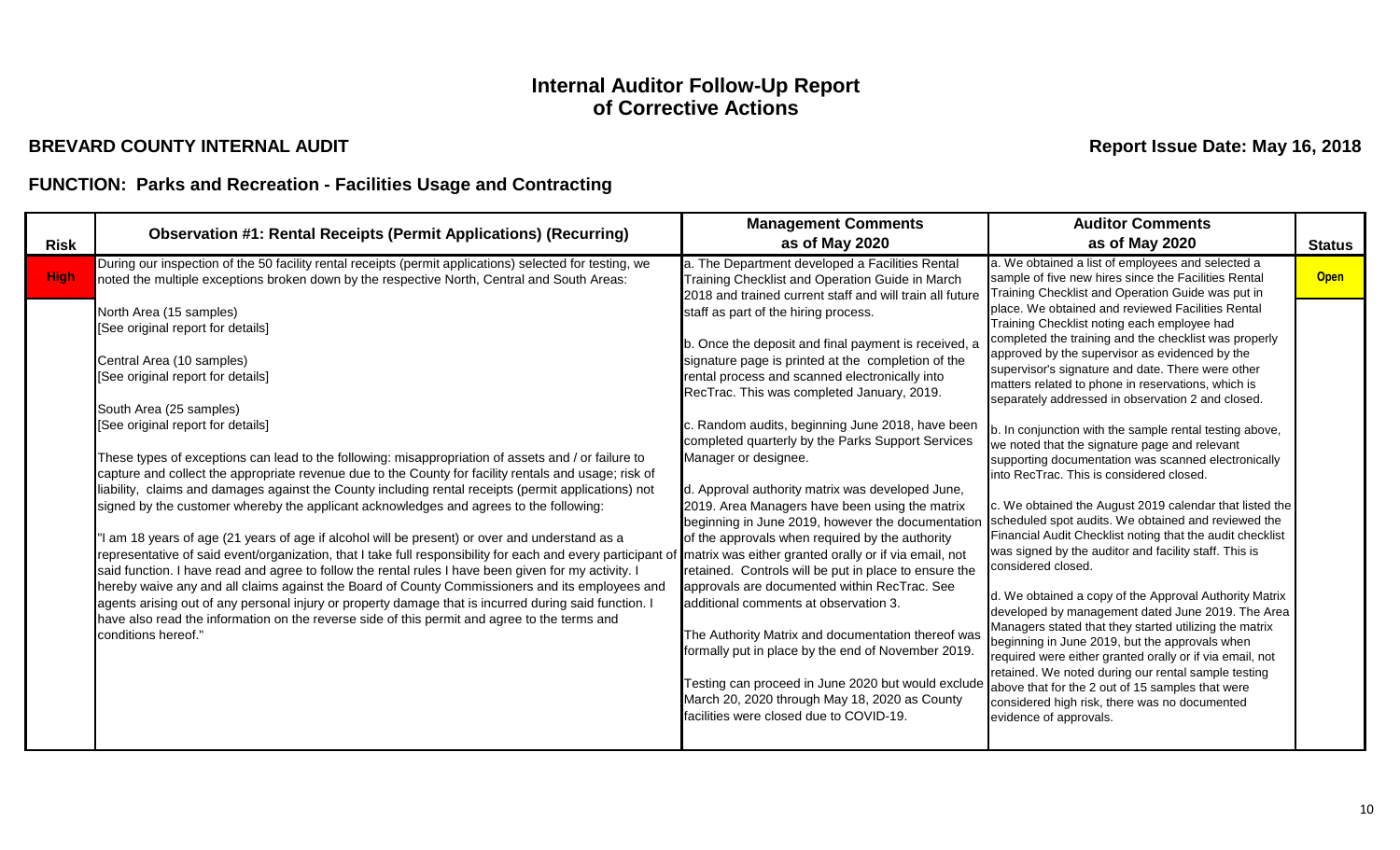### **BREVARD COUNTY INTERNAL AUDIT**

**Report Issue Date: May 16, 2018**

| Risk        | <b>Observation #1: Rental Receipts (permit applications) (recurring) (continued)</b>                                                                                                                                                                                                                                                                                                                                                                                                                                                                                                                                                                                                                                                                                                                                                                                                                                                                                                                                                                                              |                                                                          |                                                                           | <b>Status</b> |
|-------------|-----------------------------------------------------------------------------------------------------------------------------------------------------------------------------------------------------------------------------------------------------------------------------------------------------------------------------------------------------------------------------------------------------------------------------------------------------------------------------------------------------------------------------------------------------------------------------------------------------------------------------------------------------------------------------------------------------------------------------------------------------------------------------------------------------------------------------------------------------------------------------------------------------------------------------------------------------------------------------------------------------------------------------------------------------------------------------------|--------------------------------------------------------------------------|---------------------------------------------------------------------------|---------------|
| <b>High</b> | <b>Auditor Recommendation</b>                                                                                                                                                                                                                                                                                                                                                                                                                                                                                                                                                                                                                                                                                                                                                                                                                                                                                                                                                                                                                                                     | <b>IECD:</b>                                                             | <b>Testing Date:</b>                                                      | <b>Open</b>   |
|             | We recommend that the County consider the following:<br>Provide training to staff regarding the proper steps to complete the rental (permit application)<br>process including all required approvals and supporting documentation.<br>Scan the final signed rental receipts (permit applications) and any relevant supporting<br>documentation electronically into RecTrac.<br>c. Carry out periodic spot audits of rental receipts (permit applications) and relevant supporting<br>documentation.*<br>Develop a formal, documented approval authority matrix for supervisor and above to review<br>rentals of a certain category that presents more risk of loss of revenue (sponsored / cosponsored vs.<br>commercial etc. category) or safety or reputational risk due to significance and nature of the activity,<br>public vs. private activity, alcohol / no alcohol, attendance, etc.*<br>Note: These were both carryover recommended actions from the previous internal audit that<br>management informed us was still open prior to the commencement of our procedures. | a. Closed.<br>b. Closed.<br>c. Closed.<br>d. Completed, Pending Testing. | a. Closed.<br>b. Closed.<br>Closed.<br>March 2020; revised September 2020 |               |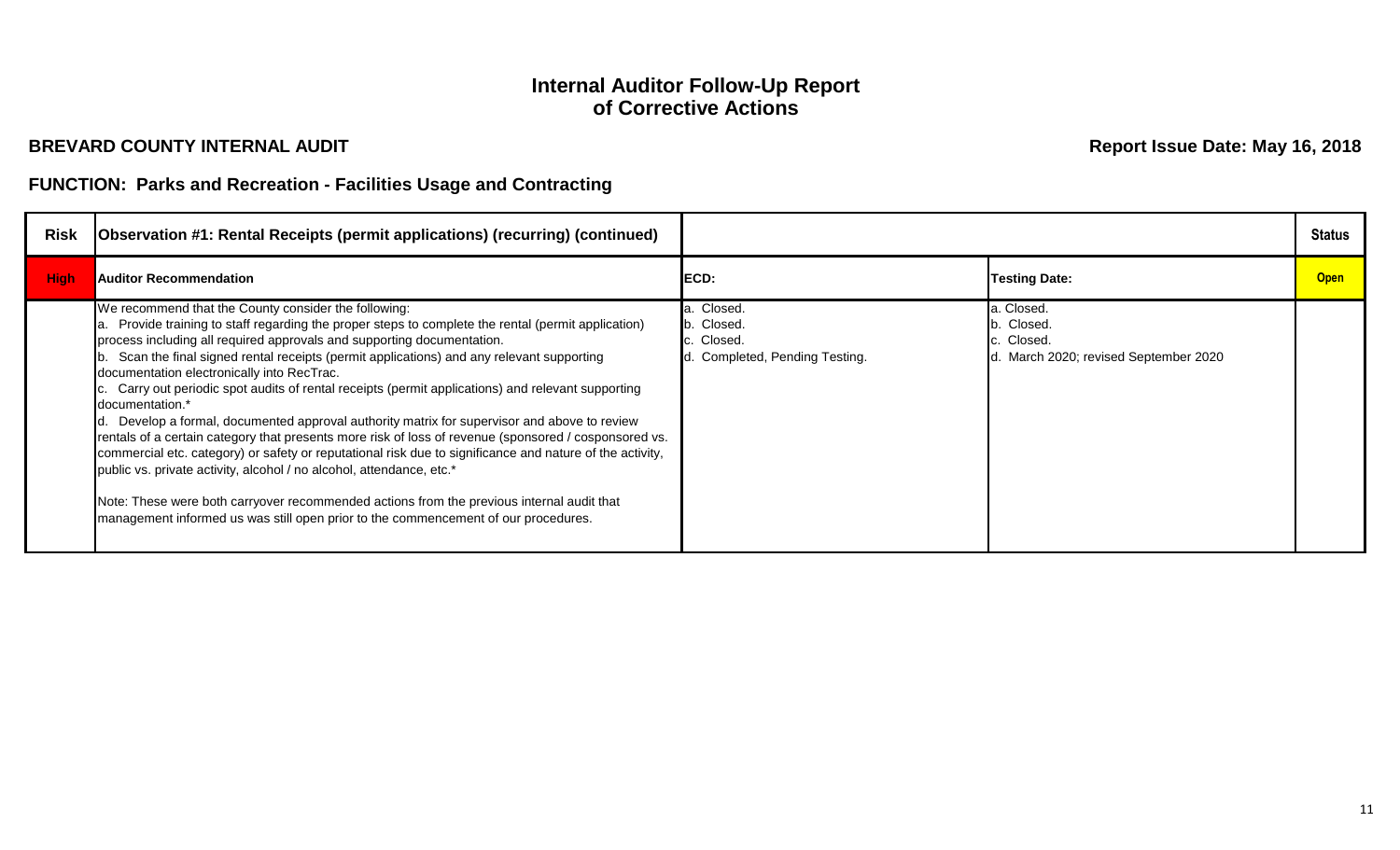#### **BREVARD COUNTY INTERNAL AUDIT**

# **Report Issue Date: May 16, 2018**

|             |                                                                                                                                                                                                                                                                                                                                                                                                                                                                                                                                                                                                                                                                                                                                                                                                                                                                                                                                                                                                                                                                                                                                                                                                                                                                                                                                                                                                                               | <b>Management Comments</b>                                                                                                                                                                                                                                                                                                                                                                                                                                                                                                           | <b>Auditor Comments</b>                                                                                                                                                                                                                                                                                                                                                                                                                                                                                                                                                                                                                                                                                     |               |
|-------------|-------------------------------------------------------------------------------------------------------------------------------------------------------------------------------------------------------------------------------------------------------------------------------------------------------------------------------------------------------------------------------------------------------------------------------------------------------------------------------------------------------------------------------------------------------------------------------------------------------------------------------------------------------------------------------------------------------------------------------------------------------------------------------------------------------------------------------------------------------------------------------------------------------------------------------------------------------------------------------------------------------------------------------------------------------------------------------------------------------------------------------------------------------------------------------------------------------------------------------------------------------------------------------------------------------------------------------------------------------------------------------------------------------------------------------|--------------------------------------------------------------------------------------------------------------------------------------------------------------------------------------------------------------------------------------------------------------------------------------------------------------------------------------------------------------------------------------------------------------------------------------------------------------------------------------------------------------------------------------|-------------------------------------------------------------------------------------------------------------------------------------------------------------------------------------------------------------------------------------------------------------------------------------------------------------------------------------------------------------------------------------------------------------------------------------------------------------------------------------------------------------------------------------------------------------------------------------------------------------------------------------------------------------------------------------------------------------|---------------|
| <b>Risk</b> | <b>Observation #2: Phoned-in Reservation / Application Process</b>                                                                                                                                                                                                                                                                                                                                                                                                                                                                                                                                                                                                                                                                                                                                                                                                                                                                                                                                                                                                                                                                                                                                                                                                                                                                                                                                                            | as of May 2020                                                                                                                                                                                                                                                                                                                                                                                                                                                                                                                       | as of May 2020                                                                                                                                                                                                                                                                                                                                                                                                                                                                                                                                                                                                                                                                                              | <b>Status</b> |
| High        | Based on discussions with Area Managers and staff in the field as well as senior management, during<br>our period of testing many of the reservations, if not the majority are completed via phone. When the<br>Department staff took the reservation over the phone and completed the various steps outlined above                                                                                                                                                                                                                                                                                                                                                                                                                                                                                                                                                                                                                                                                                                                                                                                                                                                                                                                                                                                                                                                                                                           | a. The Facilities Rental and Training Checklist and<br>Operation Guide addresses staff attempting to have<br>the rental permit signed by the applicant prior to                                                                                                                                                                                                                                                                                                                                                                      | a. We obtained and reviewed the Facilities Rental<br>and Training Checklist and Operation Guide noting<br>that it directs the staff to attempt to have the rental                                                                                                                                                                                                                                                                                                                                                                                                                                                                                                                                           | <b>Closed</b> |
|             | in the Background section to complete the application process, we noted that this then requires the<br>Department staff to take additional steps and the respective applicant additional steps to sign the<br>application and thereby agree to the waiver and terms and conditions noted in observation 1 above.<br>The normal process is for the Department staff to email the completed application directly from<br>RecTrac to the applicant. The applicant is requested to return the signed application in person or<br>electronically (via scan and email or fax). Upon inquiry of various department staff during our six site<br>visits noted in the procedures above, we noted that there is no standardized or consistent follow-up<br>process in place to obtain the signed applications from the applicants. Further, the applicant was not<br>required to return or provide a signed copy of the application to attend the scheduled event.<br>Additionally, the County Ordinance that governs this process (Section 78-82) also stipulates that the<br>applicant must present current photo identification.<br>The receiving and approving of applications for rentals via phone exacerbates the risk of the potential<br>liabilities noted at Observation 1 since with this process it is even more difficult to ensure the applicant<br>signs the application with its waiver and other terms and conditions. | approval and issuance of a permit. This was<br>completed March, 2018. Additionally, to<br>accommodate our customers, the Department will<br>recommend to the Board of County Commissioners<br>an amendment to Chapter 78, Parks and Recreation, phoned-in reservations, attempts made by staff to<br>following to remove the indemnification requirement<br>for obtaining a permit: "The applicant has agreed to<br>indemnify and hold the county harmless as<br>established by resolution by the board of county<br>commissioners." | permit signed by the applicant prior to approval and<br>issuance of a permit. Additionally, we noted in<br>conjunction with our sample rental testing in<br>observation 1 (Auditor Comments) that for the<br>Code of Ordinances of Brevard County, to delete the contact the applicant to sign the application via fax or<br>in person was documented but the staff were unable<br>to obtain the applicant's signature - the application<br>includes the waiver and terms and conditions noted<br>in observation 1 above. We obtained Ordinance 78<br>after it was amended and verified the proposed<br>update to remove the indemnification requirement<br>was completed. This matter is considered closed |               |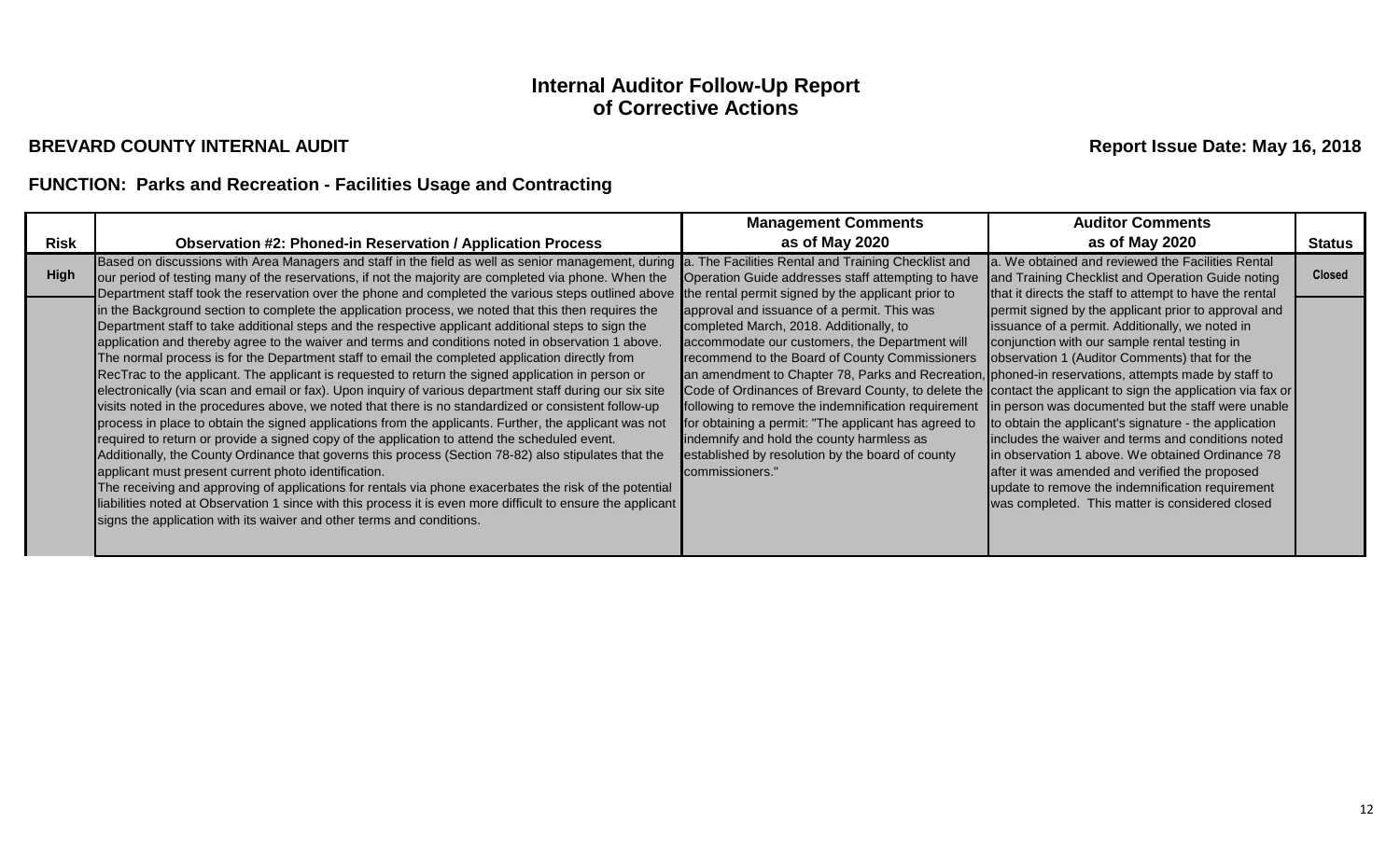### **BREVARD COUNTY INTERNAL AUDIT**

# **Report Issue Date: May 16, 2018**

| <b>Risk</b> | <b>Observation #2: Phoned-in Reservation / Application Process (continued)</b> | <b>Management Comments</b><br>as of May 2020                                                                                                                                                                                                                                                                               | <b>Auditor Comments</b><br>as of May 2020                                                                                                                                                                                                                                                                                                                                                                                                                                                              | <b>Status</b> |
|-------------|--------------------------------------------------------------------------------|----------------------------------------------------------------------------------------------------------------------------------------------------------------------------------------------------------------------------------------------------------------------------------------------------------------------------|--------------------------------------------------------------------------------------------------------------------------------------------------------------------------------------------------------------------------------------------------------------------------------------------------------------------------------------------------------------------------------------------------------------------------------------------------------------------------------------------------------|---------------|
| High        |                                                                                | b. The Department continues to encourage online<br>reservations. The electronic check box was added.<br>No credit card information is stored in RecTrac.                                                                                                                                                                   | b. We noted via the Parks and Recreation<br>homepage links and use of social media the                                                                                                                                                                                                                                                                                                                                                                                                                 | <b>Closed</b> |
|             |                                                                                | Completed October, 2018.<br>c. To accommodate our customers, the Department<br>will recommend to the Board of County<br>Commissioners an amendment to Chapter 78, Parks<br>and Recreation, Code of Ordinances of Brevard<br>County, to delete the following: "The applicant has<br>provided current photo identification." | Department continues to encourage online<br>reservations. We attempted to reserve a facility<br>online and was not able to process the reservation<br>unless we checked the electronic box agreeing to the<br>terms and conditions noted above in Observation 1.<br>This matter is considered closed<br>c. We obtained Ordinance 78 after it was amended<br>and verified the proposed update to remove the<br>requirement for photo identification was completed.<br>This matter is considered closed. |               |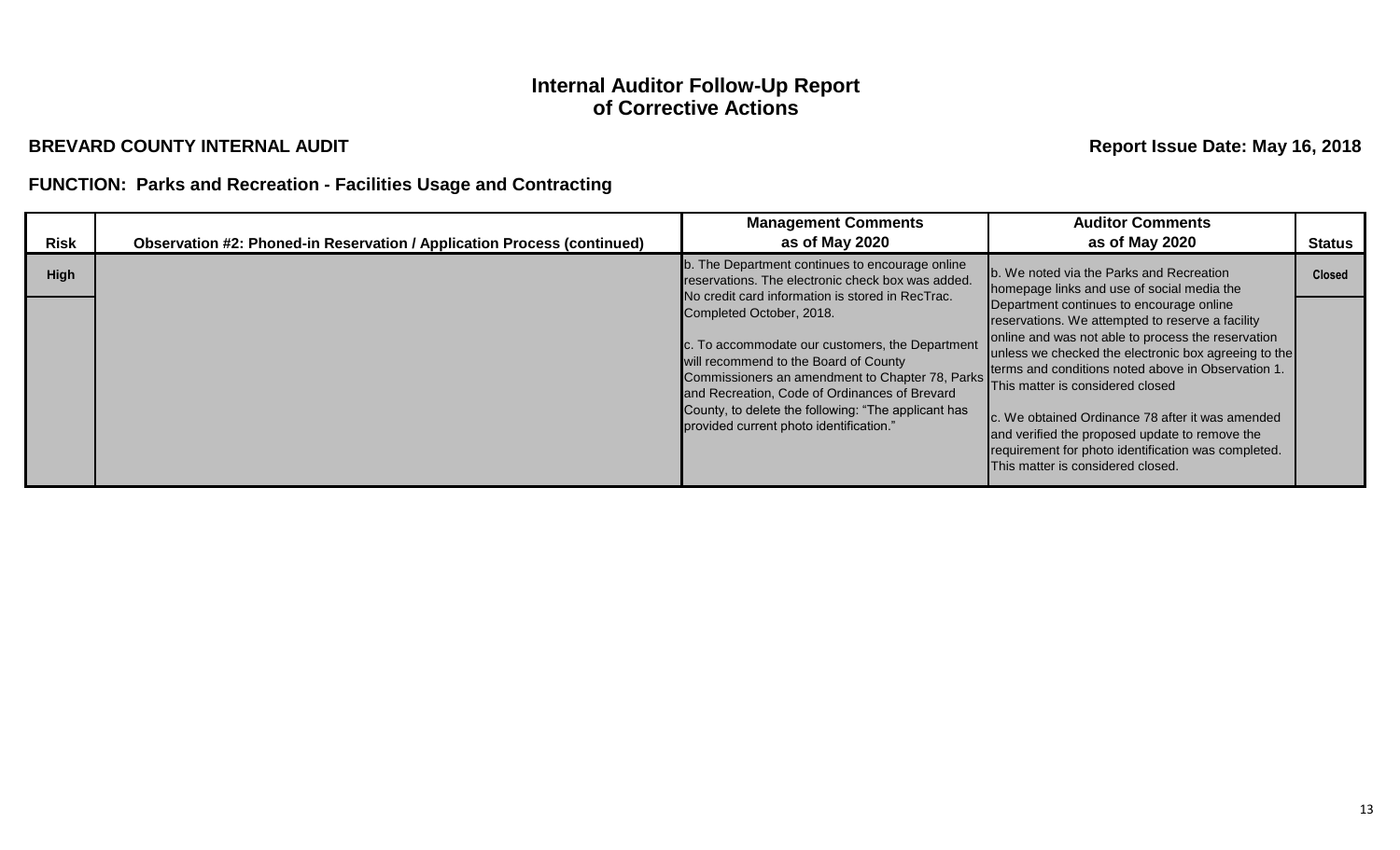#### **BREVARD COUNTY INTERNAL AUDIT**

**Report Issue Date: May 16, 2018**

| Risk | <b>Observation #2: Phoned-in Reservation / Application Process (continued)</b>                                                                                                                                                                                                                                                                                                                                                                                                                                                                     | <b>Management Comments</b><br>as of May 2020 | <b>Auditor Comments</b><br>as of May 2020 | <b>Status</b> |
|------|----------------------------------------------------------------------------------------------------------------------------------------------------------------------------------------------------------------------------------------------------------------------------------------------------------------------------------------------------------------------------------------------------------------------------------------------------------------------------------------------------------------------------------------------------|----------------------------------------------|-------------------------------------------|---------------|
|      | <b>Auditor Recommendation</b>                                                                                                                                                                                                                                                                                                                                                                                                                                                                                                                      | ECD:                                         | <b>Testing Date:</b>                      |               |
|      | We recommend that management consider the following:                                                                                                                                                                                                                                                                                                                                                                                                                                                                                               | a. Closed                                    | a. Closed                                 |               |
|      | a. Put a process in place to help ensure that rental permits are signed by the applicant and returned                                                                                                                                                                                                                                                                                                                                                                                                                                              | b. Closed                                    | b. Closed                                 |               |
|      | to staff prior to approval and issuance.<br>Encourage applicants to utilize the RecTrac online reservation portal to complete the reservation in                                                                                                                                                                                                                                                                                                                                                                                                   | c. Closed                                    | c. Closed                                 |               |
|      | lieu of phoned-in reservations (where practical)*                                                                                                                                                                                                                                                                                                                                                                                                                                                                                                  |                                              |                                           |               |
|      | c. Take steps to consistently enforce the County Ordinance requirement for the applicant to provide                                                                                                                                                                                                                                                                                                                                                                                                                                                |                                              |                                           |               |
|      | photo identification to acquire a permit or take the proper steps to remove or revise this requirement                                                                                                                                                                                                                                                                                                                                                                                                                                             |                                              |                                           |               |
|      | from the ordinance.                                                                                                                                                                                                                                                                                                                                                                                                                                                                                                                                |                                              |                                           |               |
|      | *As management notes in their response (b.), the online household / reservation process includes a<br>copy of the permit's "Other Information and Conditions for Issuance of Use Permit" that requires the<br>applicant to check a box acknowledging agreement before the permit application can be issued. We<br>tested this control by attempting to make a rental reservation noting that the portal required us to<br>check the box noted. Further, management indicated that no credit card information is retained in the<br>RecTrac system. |                                              |                                           |               |
|      | However, to help ensure that the other personal data that is stored on the RecTrac Vendor's server<br>has the proper IT security controls in place, management should seek to obtain a SOC report on an<br>annual basis from the Vendor.                                                                                                                                                                                                                                                                                                           |                                              |                                           |               |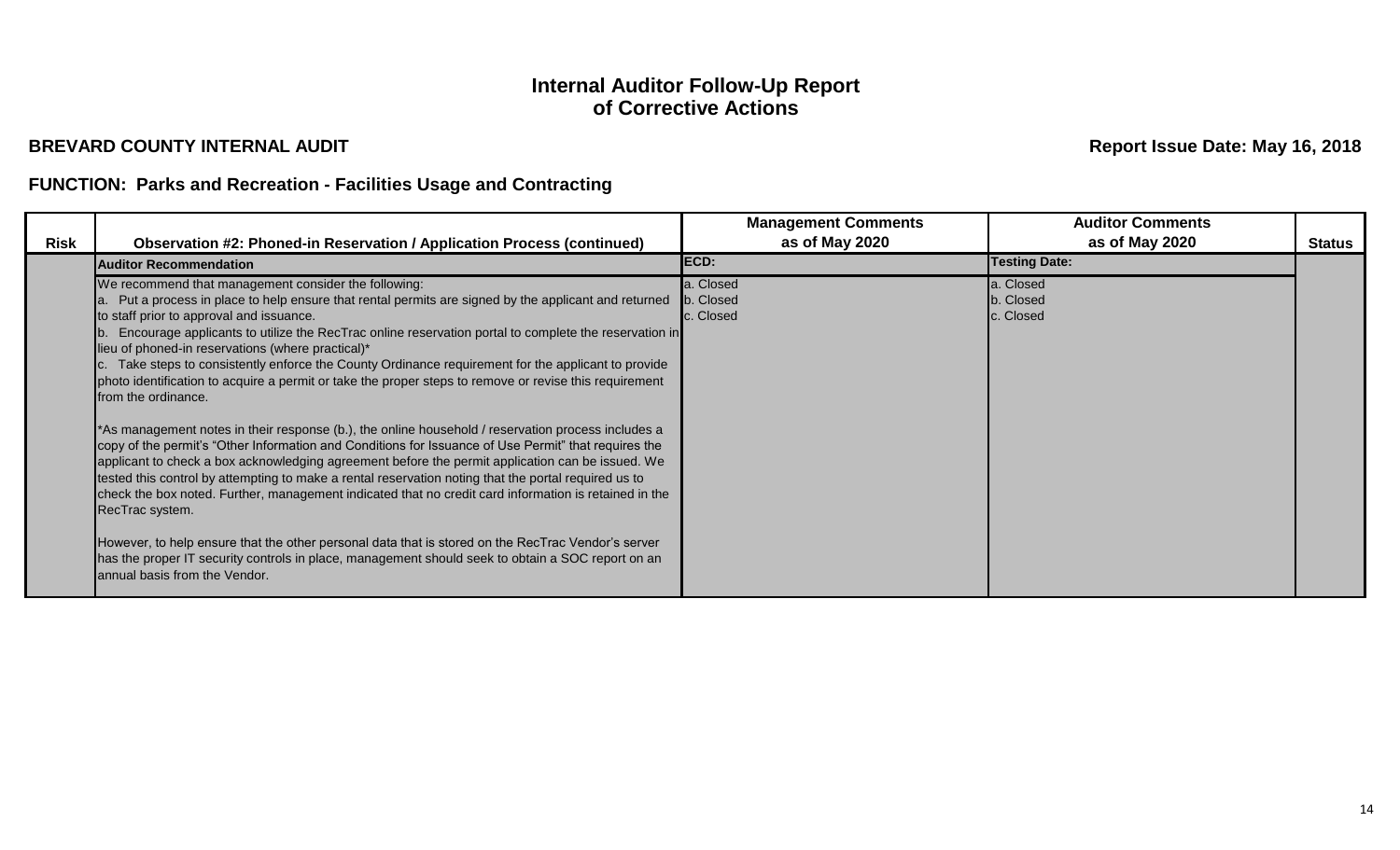#### **of Corrective Actions Internal Auditor Follow-Up Report**

### **BREVARD COUNTY INTERNAL AUDIT**

|             | <b>Observation #3 RecTrac - Automated Controls</b>                                                                                                  | <b>Management Comments</b>                           | <b>Auditor Comments</b>                                |               |
|-------------|-----------------------------------------------------------------------------------------------------------------------------------------------------|------------------------------------------------------|--------------------------------------------------------|---------------|
| <b>Risk</b> |                                                                                                                                                     | as of May 2020                                       | as of May 2020                                         | <b>Status</b> |
|             | We noted through our walkthroughs and discussions of the RecTrac software with the Area super                                                       | a. Automated controls were implemented so that the   | a. b. We performed a walkthrough to test the           |               |
| High        | users, managers and superintendents and various observations of employees processing                                                                | default fees cannot be overridden by anyone other    | automated controls that were implemented including     | <b>Closed</b> |
|             | reservations in the field, that the current configuration of RecTrac allows the employee to override the                                            | than the system administration.                      | automated controls related to default fees and         |               |
|             | fee schedule built into the RecTrac pull down menus and lacks key preventative controls. In addition,                                               |                                                      | discounts noting that the front desk user group does   |               |
|             | the capability of the updated version of RecTrac may not be fully utilized with respect to potential                                                | b. Other software compatible automated controls,     | not have the ability to override the default fees or   |               |
|             | automation features, such as:                                                                                                                       | including discount fee rules, employee fees, key     | change the discount rules. Additionally, we tested the |               |
|             | Override: For example, depending upon which facility rental selected, the RecTrac menu will default •                                               | deposits, etc. were implemented in the Parks and     | various other automated controls / features            |               |
|             | to the fee assigned to the rental per the fee agreement. However, the employee can manually override Recreation software system during the internal |                                                      | implemented by management noting that such             |               |
|             | the default fee in RecTrac                                                                                                                          | auditor follow-up period.                            | controls / features operated effectively as designed.  |               |
|             | Preventative controls – no automated control to prevent a front desk employee from processing a                                                     |                                                      |                                                        |               |
|             | high risk rental without obtaining supervisor approval (program coordinator or above)                                                               | c. We were unable to create automated preventative   | c. Due to hardcode limitations of RecTrac,             |               |
|             |                                                                                                                                                     | controls for high risk rentals due to the system     | management indicated that the recommended              |               |
|             |                                                                                                                                                     | hardcodes limitations of RecTrac. The Authority      | automated preventative controls cannot be              |               |
|             |                                                                                                                                                     | Matrix was put in place in November 2019 to          | implemented. We noted that the Authority Matrix and    |               |
|             |                                                                                                                                                     | specifically address high risk rentals and the staff | proper staff training therein is considered an         |               |
|             |                                                                                                                                                     | have been trained appropriately to adhere to the     | adequate compensating control. This matter is          |               |
|             |                                                                                                                                                     | respective approval thresholds as stipulated in the  | considered closed.                                     |               |
|             |                                                                                                                                                     | Authority Matrix. Testing can proceed in June 2020   |                                                        |               |
|             |                                                                                                                                                     | but would exclude March 20, 2020 through May 18,     | d. Due to the software limitation, management          |               |
|             |                                                                                                                                                     | 2020; County facilities were closed due to COVID-    | indicated that some of the other suggested             |               |
|             |                                                                                                                                                     | 19.                                                  | automated controls cannot be implemented. We           |               |
|             |                                                                                                                                                     |                                                      | noted that there are compensating manual controls      |               |
|             |                                                                                                                                                     | d. Due to software limitations various other         | in place related to these processes and therefore      |               |
|             |                                                                                                                                                     | automated controls that were suggested to explore    | consider this matter closed.                           |               |
|             |                                                                                                                                                     | cannot be configured in RecTrac.                     |                                                        |               |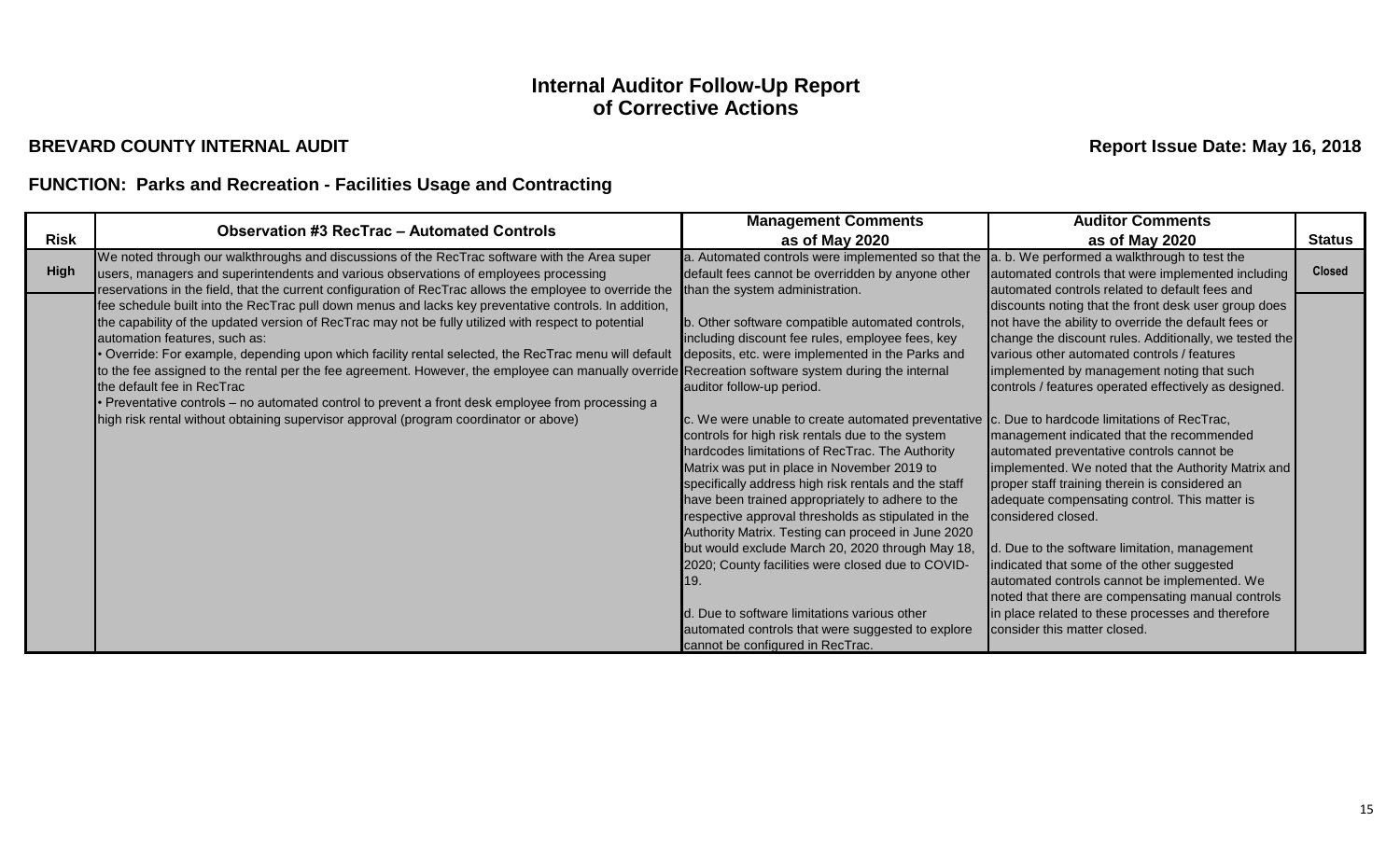#### **BREVARD COUNTY INTERNAL AUDIT**

**Report Issue Date: May 16, 2018**

| <b>Risk</b> | <b>Observation #3 RecTrac - Automated Controls (continued)</b>                                                                                                                                                                                                                                                                                                                                                                                                                                                                                                                                                                                                                                                                                                                                                                                                                                                                                                                 | <b>Management Comments</b><br>as of May 2020         | <b>Auditor Comments</b><br>as of May 2020            | <b>Status</b> |
|-------------|--------------------------------------------------------------------------------------------------------------------------------------------------------------------------------------------------------------------------------------------------------------------------------------------------------------------------------------------------------------------------------------------------------------------------------------------------------------------------------------------------------------------------------------------------------------------------------------------------------------------------------------------------------------------------------------------------------------------------------------------------------------------------------------------------------------------------------------------------------------------------------------------------------------------------------------------------------------------------------|------------------------------------------------------|------------------------------------------------------|---------------|
|             | <b>Auditor Recommendation</b>                                                                                                                                                                                                                                                                                                                                                                                                                                                                                                                                                                                                                                                                                                                                                                                                                                                                                                                                                  | ECD:                                                 | <b>Testing Date:</b>                                 |               |
|             | We recommend that management explore the full capability of RecTrac to configure automated<br>controls in order to address the following areas, including but not limited to:<br>No default fee override without Area Manager or above approval<br>Commercial activities open to the public with 50 or more attendees requires coordinator or above<br>approval<br>Questions / responses that constitute "High Risk Conditions" requires proper insurance<br>Open to the public and a commercial activity requires a security plan<br>Discounts rules<br><b>Refund rules</b><br>Employee fees requirements<br>Employees utilization rules<br>Key deposit requirements<br>Fifty percent (50%) of the total rental cost down payment requirements<br>Reservation cancellation fees<br>Fee payment requirements - paid in full 72 hours prior to facility rentals.<br>Proof of sales tax exemption if sales tax not charged<br>Parking plan for special events open to the public | a. Closed.<br>b. Closed.<br>c. Closed.<br>d. Closed. | a. Closed.<br>b. Closed.<br>c. Closed.<br>d. Closed. |               |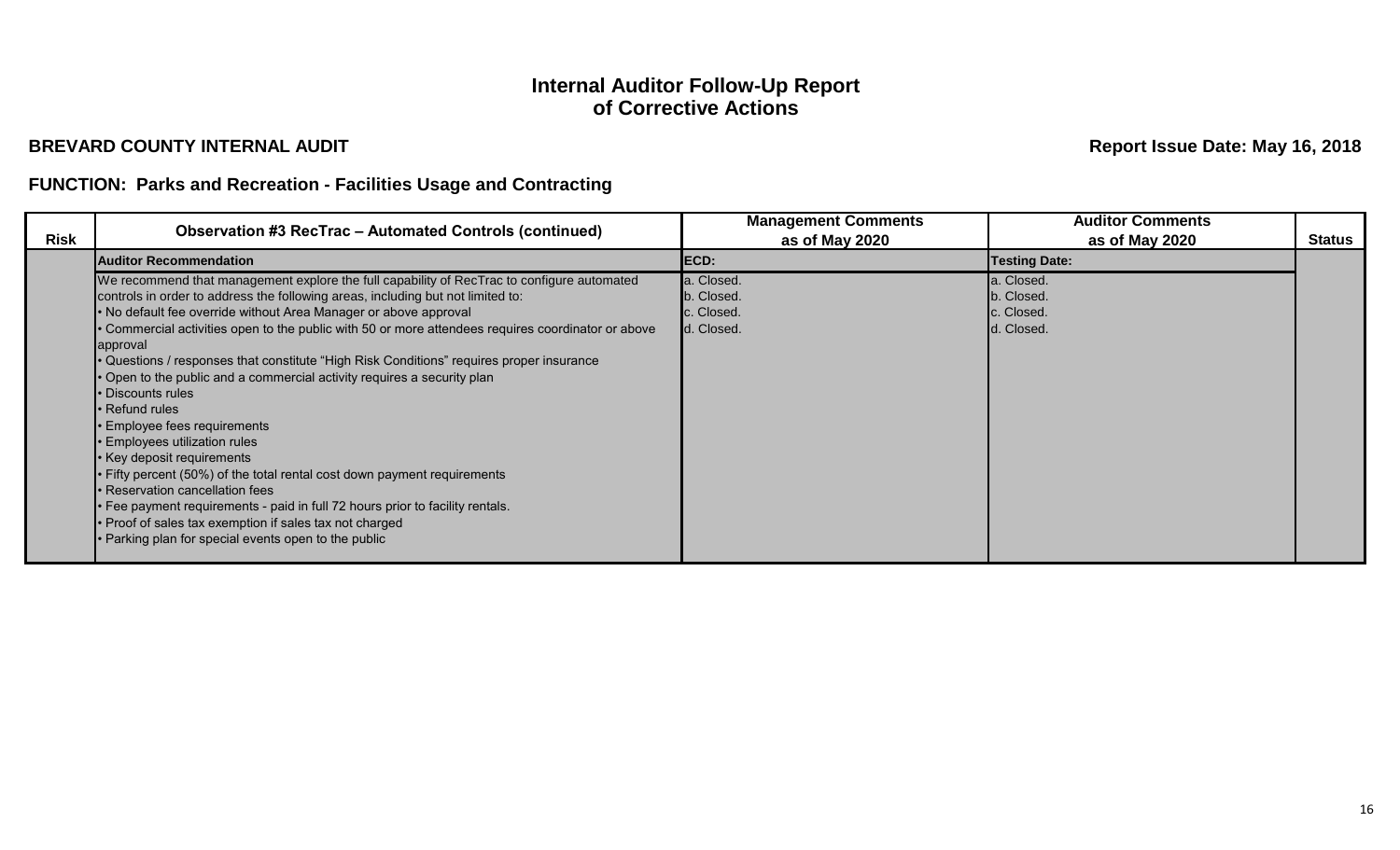#### **BREVARD COUNTY INTERNAL AUDIT**

**Report Issue Date: May 16, 2018**

|             |                                                                                                                                                                | <b>Management Comments</b>                                                                         | <b>Auditor Comments</b>                            |               |
|-------------|----------------------------------------------------------------------------------------------------------------------------------------------------------------|----------------------------------------------------------------------------------------------------|----------------------------------------------------|---------------|
| <b>Risk</b> | <b>Observation #4: Facility Keys Inventory (recurring)</b>                                                                                                     | as of May 2020                                                                                     | as of May 2020                                     | <b>Status</b> |
|             | Management provided a consolidated listing of the key's assigned (checked out) for each Area, but                                                              | The South Area has implemented the Best lock                                                       | This recommendation is being implemented in        |               |
|             | Moderate was not able to provide an up-to-date master inventory for each Area to account for the completeness system. The Central Area will have the Best lock |                                                                                                    | phases for each Parks and Recreation Area. We will | <b>Open</b>   |
|             | of the population such as Keys:                                                                                                                                | system installed by June 2020. The North Area staff test the implementation as a whole after it is |                                                    |               |
|             | • Not checked-out                                                                                                                                              | ordered hardware in October, 2019 and that                                                         | completed.                                         |               |
|             | • Unaccounted for (Missing / Lost)                                                                                                                             | hardware has been replaced. The remaining cores                                                    |                                                    |               |
|             | • "Overdue"                                                                                                                                                    | were ordered in March 2020. We spoke with Best                                                     |                                                    |               |
|             |                                                                                                                                                                | Lock on May 7, 2020 and they informed us that due                                                  |                                                    |               |
|             | The Central Area provided a Master Key Inventory Registry but the report had not been updated for                                                              | to COVID-19, the cores will not ship at least until                                                |                                                    |               |
|             | over a year (last updated 1/17/2017) and there were a number of keys unaccounted for. Further, the                                                             | June 2020.                                                                                         |                                                    |               |
|             | disposition column of the report did not indicate the action taken to resolve these matters.                                                                   |                                                                                                    |                                                    |               |
|             |                                                                                                                                                                |                                                                                                    |                                                    |               |
|             | The South Area provided two separate reports: an unsigned key list; and an assigned key list that                                                              |                                                                                                    |                                                    |               |
|             | included: name of key holder, date issued, location of key, title of employee, key #, and date issued;                                                         |                                                                                                    |                                                    |               |
|             | but the column for date due was blank, and for department and there was no column for                                                                          |                                                                                                    |                                                    |               |
|             | management/staff approval/authorization of the key assignment.                                                                                                 |                                                                                                    |                                                    |               |
|             |                                                                                                                                                                |                                                                                                    |                                                    |               |
|             | The North Area did not provide key list reports beyond the consolidated listing of keys checked out                                                            |                                                                                                    |                                                    |               |
|             | noted above.                                                                                                                                                   |                                                                                                    |                                                    |               |
|             |                                                                                                                                                                |                                                                                                    |                                                    |               |
|             | The lack of proper maintenance of the facility keys can lead to the unauthorized or misuse of assets.                                                          |                                                                                                    |                                                    |               |
|             |                                                                                                                                                                |                                                                                                    |                                                    |               |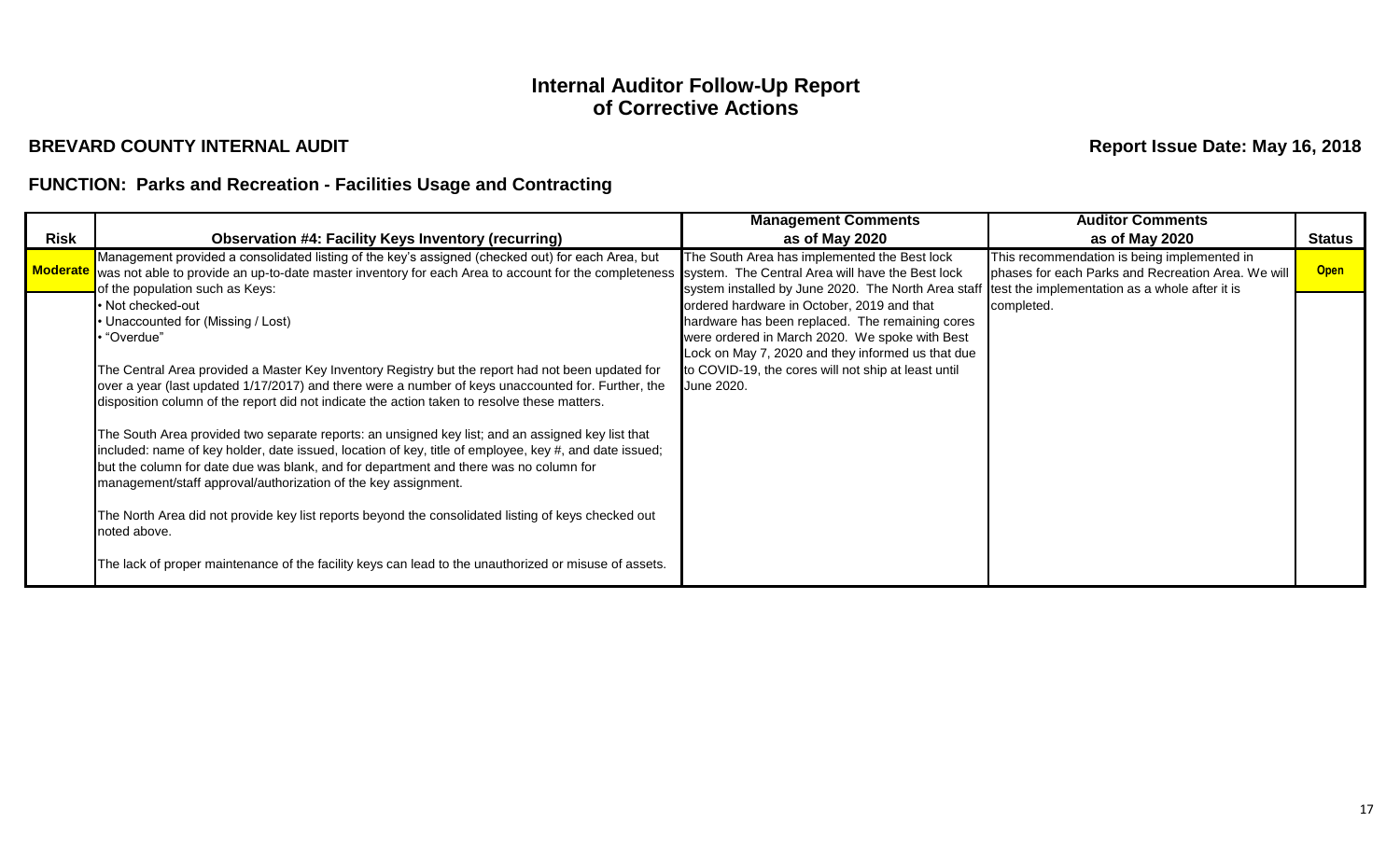#### **BREVARD COUNTY INTERNAL AUDIT**

**Report Issue Date: May 16, 2018**

|             |                                                                                                                                                                                                                                                                                                                                                                                                                                                                                                                                                                                                                                                                                                                                                                                                                                                                                                                                                                                                                                                                                                      | <b>Management Comments</b>                  | <b>Auditor Comments</b> |               |
|-------------|------------------------------------------------------------------------------------------------------------------------------------------------------------------------------------------------------------------------------------------------------------------------------------------------------------------------------------------------------------------------------------------------------------------------------------------------------------------------------------------------------------------------------------------------------------------------------------------------------------------------------------------------------------------------------------------------------------------------------------------------------------------------------------------------------------------------------------------------------------------------------------------------------------------------------------------------------------------------------------------------------------------------------------------------------------------------------------------------------|---------------------------------------------|-------------------------|---------------|
| <b>Risk</b> | <b>Observation #4: Facility Keys Inventory (recurring) (continued)</b>                                                                                                                                                                                                                                                                                                                                                                                                                                                                                                                                                                                                                                                                                                                                                                                                                                                                                                                                                                                                                               | as of May 2020                              | as of May 2020          | <b>Status</b> |
|             | <b>Auditor Recommendation</b>                                                                                                                                                                                                                                                                                                                                                                                                                                                                                                                                                                                                                                                                                                                                                                                                                                                                                                                                                                                                                                                                        | ECD:                                        | <b>Testing Date:</b>    |               |
|             | We recommend that management develop a complete, standardized Key Registry inventory (keys<br>checked-out and checked-in) consistent by Area that includes, but is not limited to the following data:<br>• Key Number<br>• "Assigned To" – this section of the Key Registry should contain: the full name of the assignee along<br>with a title / description of who they are / represent.<br>• Key Location – facility number, name, room number, etc.<br>• Date issued / checked out<br>• Date Due – recreation instructors, recreation partners, other rental users as applicable; upon<br>completion of the contractual usage period, the key(s) could be checked in to the respective Areas<br>. Department management approval - column for tracking proper approval of the key assignments /<br>check out<br>• Disposition – this column could indicate any keys not accounted for and the disposition / resolution<br>thereof<br>Based on our discussions with management, we understand that management is in the process of<br>updating the key inventory system to address these matters. | O: October 1, 2018<br>R: September 30, 2020 | October 2020            |               |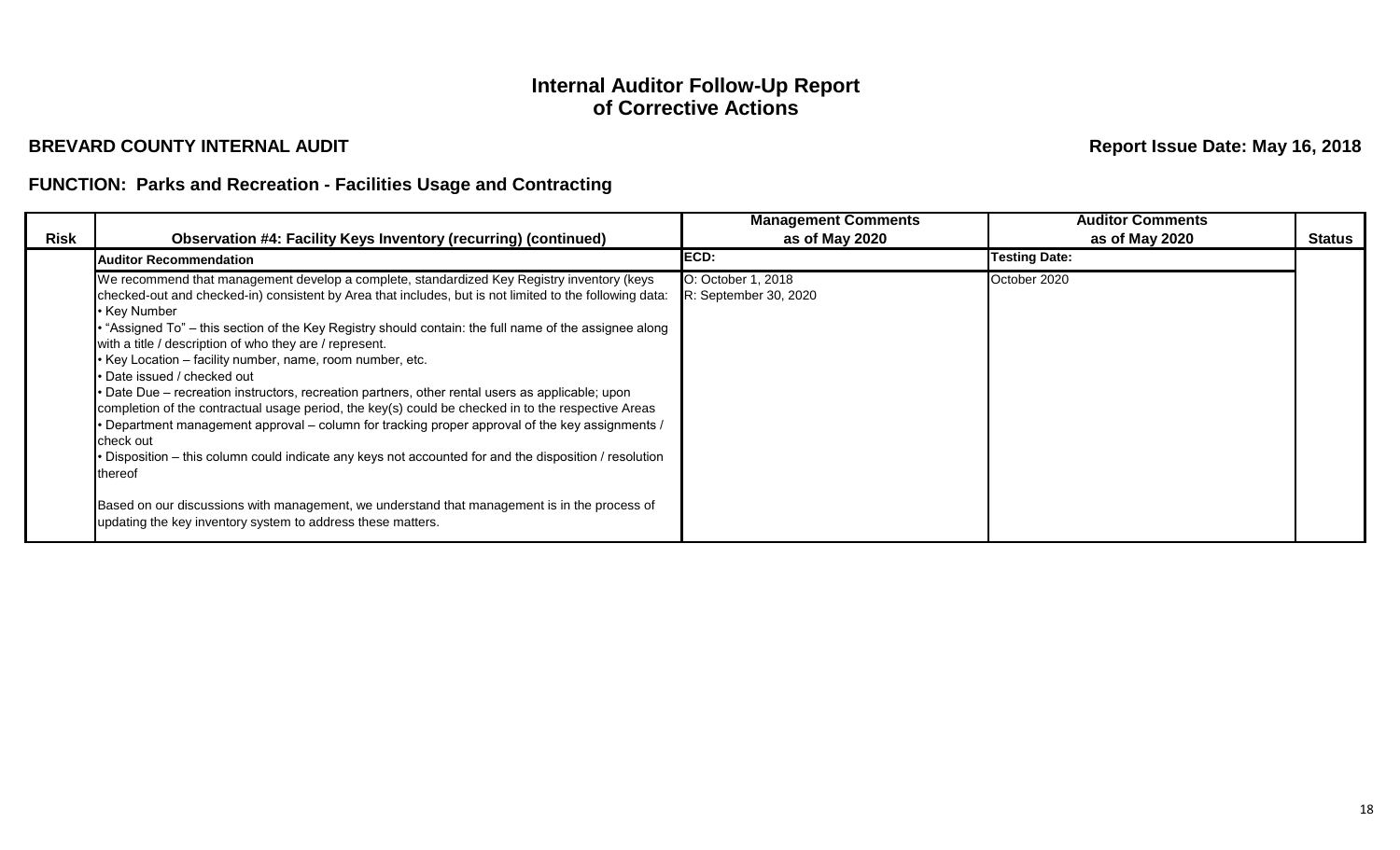#### **BREVARD COUNTY INTERNAL AUDIT**

# **Report Issue Date: May 16, 2018**

|             |                                                                                                                                                                                                                                                                                                              | <b>Management Comments</b>                                                                                                                                  | <b>Auditor Comments</b>                                                                                |               |
|-------------|--------------------------------------------------------------------------------------------------------------------------------------------------------------------------------------------------------------------------------------------------------------------------------------------------------------|-------------------------------------------------------------------------------------------------------------------------------------------------------------|--------------------------------------------------------------------------------------------------------|---------------|
| <b>Risk</b> | <b>Observation #6: Unpaid Fees / Processing Errors</b>                                                                                                                                                                                                                                                       | as of May 2020                                                                                                                                              | as of May 2020                                                                                         | <b>Status</b> |
| Low         | We obtained and sorted RecTrac data to identify amounts that RecTrac showed as "unpaid" for<br>events that had already occurred prior to January 26, 2018 that were still owed as of January 26,                                                                                                             | a. Facility rental payment reminder e-mails have<br>been set to be sent out 14 days and 4 days prior to                                                     | a. We reviewed examples of reminder e-mails that<br>were sent noting reminder e-mails were sent out 14 | <b>Closed</b> |
|             | 2018. 50% of the rental fee is due within two days of making the reservation to secure the reservation<br>and the full amount, plus the deposit, is due 3 days prior to the rental date. The following represents<br>fees owed as of 1/26/18:                                                                | facility rental. This was completed August, 2018.<br>b.c. Efforts are continually being made to collect                                                     | days and 4 days prior to the facility rental date. This<br>matter is considered closed.                |               |
|             | Total Fees Paid / Fees Still Owed = \$9,900 - this represents 1.24% of total rental revenue.                                                                                                                                                                                                                 | unpaid fees and identify and resolve any processing<br>errors. For departmental consistency, it has been                                                    | b.c. We obtained and inspected a sample of the<br>unpaid fees' reports run from RecTrac for the North, |               |
|             | Fees paid = \$2,937 – represent fees that were collected subsequent to the rental date as of the date<br>of testing.                                                                                                                                                                                         | decided that the unpaid balance reports will be run in Central and South Areas for January through April<br>the administrative offices monthly and the area | 2020. The reports included documentation of efforts                                                    |               |
|             | Fees Still Owed = \$6,693 – represents fees owed as of the date of testing.                                                                                                                                                                                                                                  | managers will be provided the reports for follow up.                                                                                                        | made to collect unpaid fees. This matter is<br>considered closed.                                      |               |
|             | We also noted amounts classified as unpaid fees that were really processing errors totaling - \$5,990.                                                                                                                                                                                                       | The procedure was put in place in October 2019.                                                                                                             |                                                                                                        |               |
|             | This total amount included Fees Cancelled* of \$5,180 - this represents fees showing as unpaid that<br>should have been automatically credited/removed by RecTrac due to the lack of 50% payment of fee<br>within 48 hours of the reservation – management corrected these errors as of the date of testing. |                                                                                                                                                             |                                                                                                        |               |
|             | This amount also included fees Misapplied of \$810 - this represent credit card payments that were<br>coded to deposits and should have been applied to the customer's balance – management corrected<br>these errors as of the date of testing.                                                             |                                                                                                                                                             |                                                                                                        |               |
|             | *Management identified these matters prior to our procedures and has been seeking to work with the<br>Vendor to correct these RecTrac processing glitches.                                                                                                                                                   |                                                                                                                                                             |                                                                                                        |               |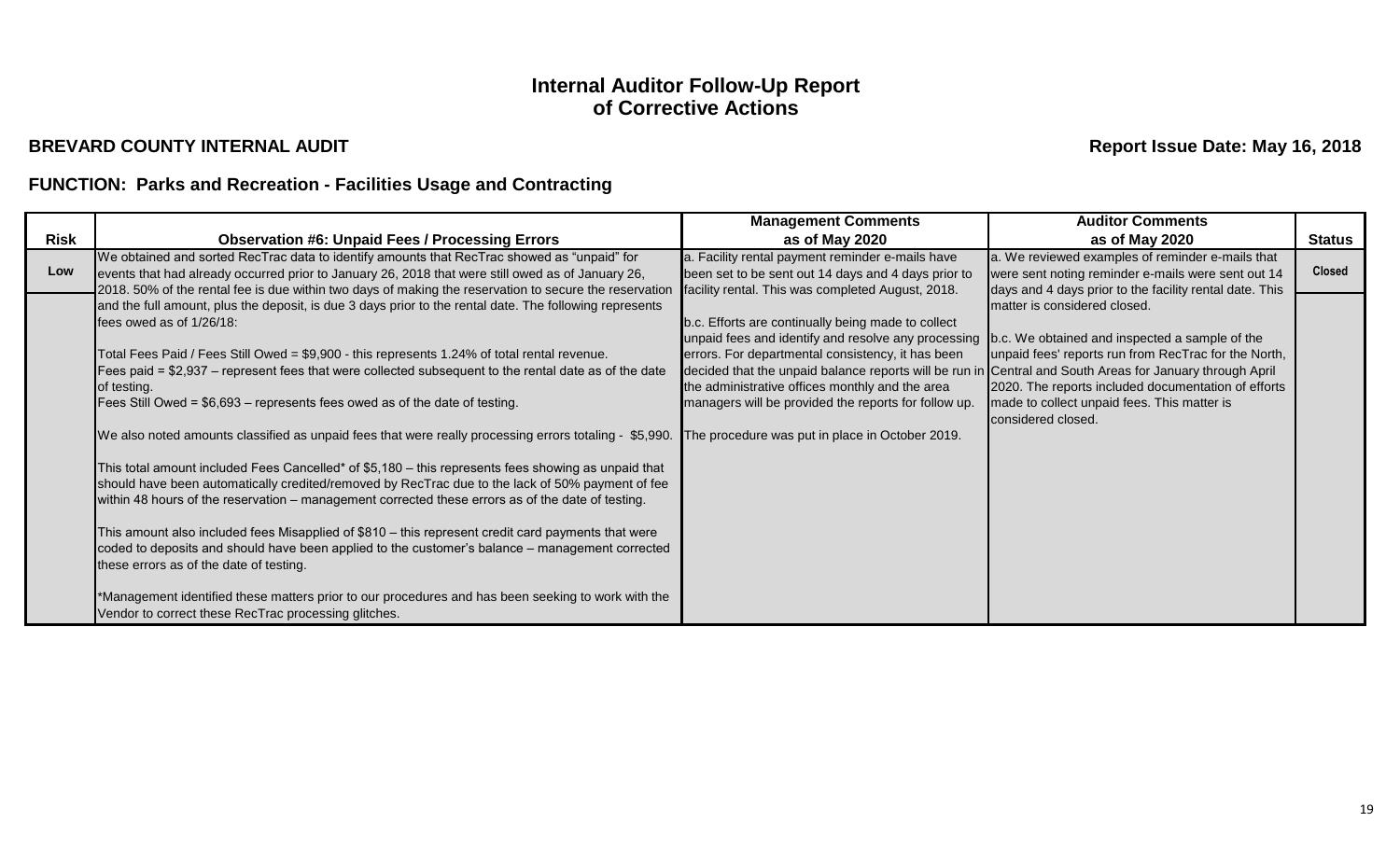#### **BREVARD COUNTY INTERNAL AUDIT**

**Report Issue Date: May 16, 2018**

#### **FUNCTION: Parks and Recreation - Facilities Usage and Contracting**

|             |                                                                                                                       | <b>Management Comments</b> | <b>Auditor Comments</b> |               |
|-------------|-----------------------------------------------------------------------------------------------------------------------|----------------------------|-------------------------|---------------|
| <b>Risk</b> | <b>Observation #6: Unpaid Fees / Processing Errors (continued)</b>                                                    | as of May 2020             | as of May 2020          | <b>Status</b> |
|             | <b>Auditor Recommendation</b>                                                                                         | ECD:                       | <b>Testing Date:</b>    |               |
|             | We recommend that management perform the following:                                                                   | a. Closed.                 | a. Closed.              |               |
|             | a. Put a control in place to identify and collect fees 3 days prior to the rental date (management could b.c. Closed. |                            | b.c. Closed.            |               |
|             | address this matter in concert with observation 3 related to the RecTrac - Automated Controls as a                    |                            |                         |               |
|             | preventative control. Additionally, as a detective control, in concert with the recommended spot audits               |                            |                         |               |
|             | in observation 1, management could identify and address any unpaid fees in a timelier manner $-$ see                  |                            |                         |               |
|             | c. below).                                                                                                            |                            |                         |               |
|             | Continue to seek to collect the unpaid fees identified by Area Management ("Fees Still Owed").<br>Ib.                 |                            |                         |               |
|             | c. Run reports from RecTrac by Area on a monthly basis to identify and resolve any processing                         |                            |                         |               |
|             | errors or collectability issues on a timely basis.                                                                    |                            |                         |               |
|             |                                                                                                                       |                            |                         |               |
|             | This will help facilitate the prevention of uncollected fees as well as the timely identification and                 |                            |                         |               |
|             | resolution of any processing errors and collectability issues related to unpaid fees due to the County                |                            |                         |               |
|             |                                                                                                                       |                            |                         |               |
|             |                                                                                                                       |                            |                         |               |
|             |                                                                                                                       |                            |                         |               |

#### **Open/Closed**

- **= On schedule to complete ECDs**
- **= Missed ECD (1st time), planned to complete by next stated ECD.**
- **= Missed ECD (2nd time since latest revised ECD)**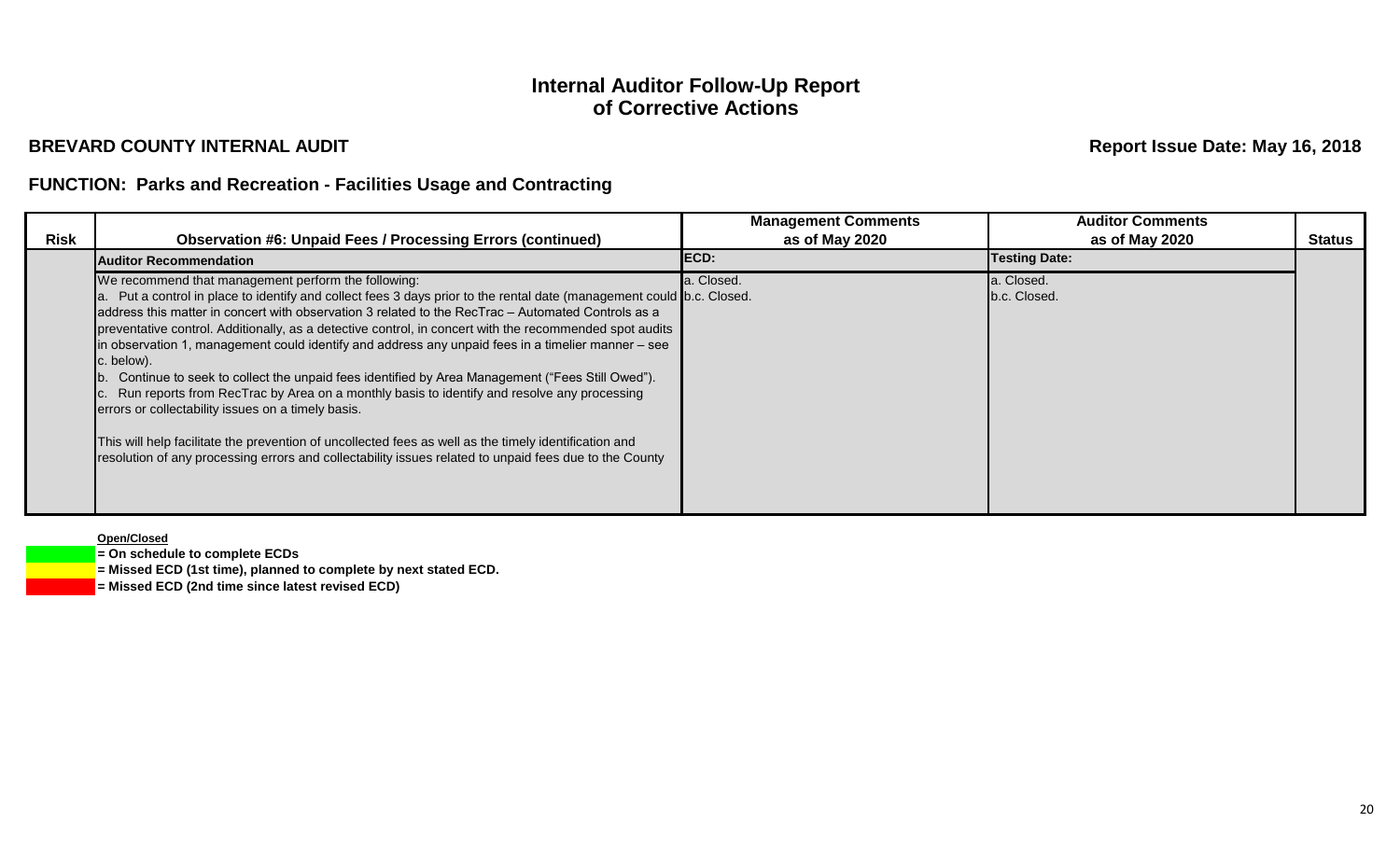### **BREVARD COUNTY INTERNAL AUDIT**

# **Report Issue Date: October 24, 2018**

#### **FUNCTION: Procurement and Contract Review**

| <b>Risk</b> | <b>Observation #1: Formal Contract Review and Approval</b>                                                                                                                                                                                                                                                                                                                                                                                                                                                                                                                                                                                                                                                                                                                                                                                                                                                                                                                                                                                 | <b>Management Comments</b><br>as of May 2020                                                                                                                                                                                                                                                                                                                                                                                                                                                                                                                                                                                                                                                                                                                                                         | <b>Auditor Comments</b><br>as of May 2020                                                                                                                                                                                                                                                                                                                                                                                                                                                                         | <b>Status</b> |
|-------------|--------------------------------------------------------------------------------------------------------------------------------------------------------------------------------------------------------------------------------------------------------------------------------------------------------------------------------------------------------------------------------------------------------------------------------------------------------------------------------------------------------------------------------------------------------------------------------------------------------------------------------------------------------------------------------------------------------------------------------------------------------------------------------------------------------------------------------------------------------------------------------------------------------------------------------------------------------------------------------------------------------------------------------------------|------------------------------------------------------------------------------------------------------------------------------------------------------------------------------------------------------------------------------------------------------------------------------------------------------------------------------------------------------------------------------------------------------------------------------------------------------------------------------------------------------------------------------------------------------------------------------------------------------------------------------------------------------------------------------------------------------------------------------------------------------------------------------------------------------|-------------------------------------------------------------------------------------------------------------------------------------------------------------------------------------------------------------------------------------------------------------------------------------------------------------------------------------------------------------------------------------------------------------------------------------------------------------------------------------------------------------------|---------------|
|             | For two of the 20 RFP/RFQ's selected for testing, we noted that the User Agency did not obtain the<br>Moderate County Attorney's review and approval of the vendor contract prior to contract execution.                                                                                                                                                                                                                                                                                                                                                                                                                                                                                                                                                                                                                                                                                                                                                                                                                                   | a. A new Initial Contract Form adding a second<br>review session (Authority to Advertise and Authority RFP/RFQ's for testing noting that the User Agency<br>to Execute) was implemented in May 2018. Since                                                                                                                                                                                                                                                                                                                                                                                                                                                                                                                                                                                           | a. We obtained and inspected a sample of<br>obtained proper approval and review by the County                                                                                                                                                                                                                                                                                                                                                                                                                     | <b>Closed</b> |
|             | The relevant section in AO-29 that addresses the contract review and approval requirement by Risk<br>Management and the County Attorney is Step 3 in Section III. A, B and C:<br>"The User Agency shall determine the appropriate contract type and content (see Attachment A)<br>using a "Form" or "Standard" contract whenever possible. The contract document will be forwarded to terms and conditions input into the actual contract<br>Risk Management and the County Attorney for review under cover of an Initial Contract Form."<br>This step also applies to contracts proposed by vendors as implied by the phrase, whenever<br>possible. However, this requirement that vendor proposed contracts are also to be reviewed by Risk<br>Management and the County Attorney could be made more explicit.                                                                                                                                                                                                                           | that time, all county provided contracts are now<br>reviewed prior to the solicitation package being<br>released for bidding and then a subsequent review<br>is completed with the selected contractor and all the closed.<br>for County Attorney and Risk Management review<br>prior to execution. Implementing this new Initial<br>Contract Form has improved the contract review<br>process in that anyone with authority to execute a<br>contract is now looking for a completely signed Initial execution under cover of a Contract Review and<br>Contract Form prior to executing a contract.<br>b. The formal language relative to this revised Initial<br>Contract Form was included in the revised AO-29<br>which was implemented and published to County<br>BEACH website in January 2020. | Attorney prior to contract execution as evidenced via<br>the signature and date on the Initial Contract Review<br>and Approval Form. This matter is considered<br>b. We obtained and inspected the revised AO-29<br>noting that for any formal sealed bid/proposal<br>packages, language was added to require the User<br>Agency to submit a "draft contract" prior to contract<br>Approval Form to Risk Management, County<br>Attorney and Purchasing prior to advertising. This<br>matter is considered closed. |               |
|             | <b>Auditor Recommendation</b>                                                                                                                                                                                                                                                                                                                                                                                                                                                                                                                                                                                                                                                                                                                                                                                                                                                                                                                                                                                                              | ECD:                                                                                                                                                                                                                                                                                                                                                                                                                                                                                                                                                                                                                                                                                                                                                                                                 | <b>Testing Date:</b>                                                                                                                                                                                                                                                                                                                                                                                                                                                                                              |               |
|             | We recommend the following:<br>a. Purchasing should advise/remind the applicable departments that all vendor contracts must be<br>submitted to Risk Management and the County Attorney for review and approval prior to contract<br>execution. Additionally, Purchasing should return any vendor contracts to the User Agency that lack<br>an Initial Contract Review and Approval Form signed by Risk Management and the County Attorney<br>to obtain these required approvals prior to contract execution.<br>b. The County should revise AO-29 to make it clear that if the vendor's contract is used by the User<br>Agency, the User Agency is required to submit the vendor contract to Risk Management and the<br>County Attorney prior to execution by the appropriate parties via the revised "Initial Contract Review<br>and Approval Form" Section III.<br>This will help mitigate the risk of unfavorable and/or ambiguous contract terms and conditions being<br>included that could lead to negative, financial consequences. | a. Closed.<br>b. Closed.                                                                                                                                                                                                                                                                                                                                                                                                                                                                                                                                                                                                                                                                                                                                                                             | a. Closed.<br>b. Closed.                                                                                                                                                                                                                                                                                                                                                                                                                                                                                          |               |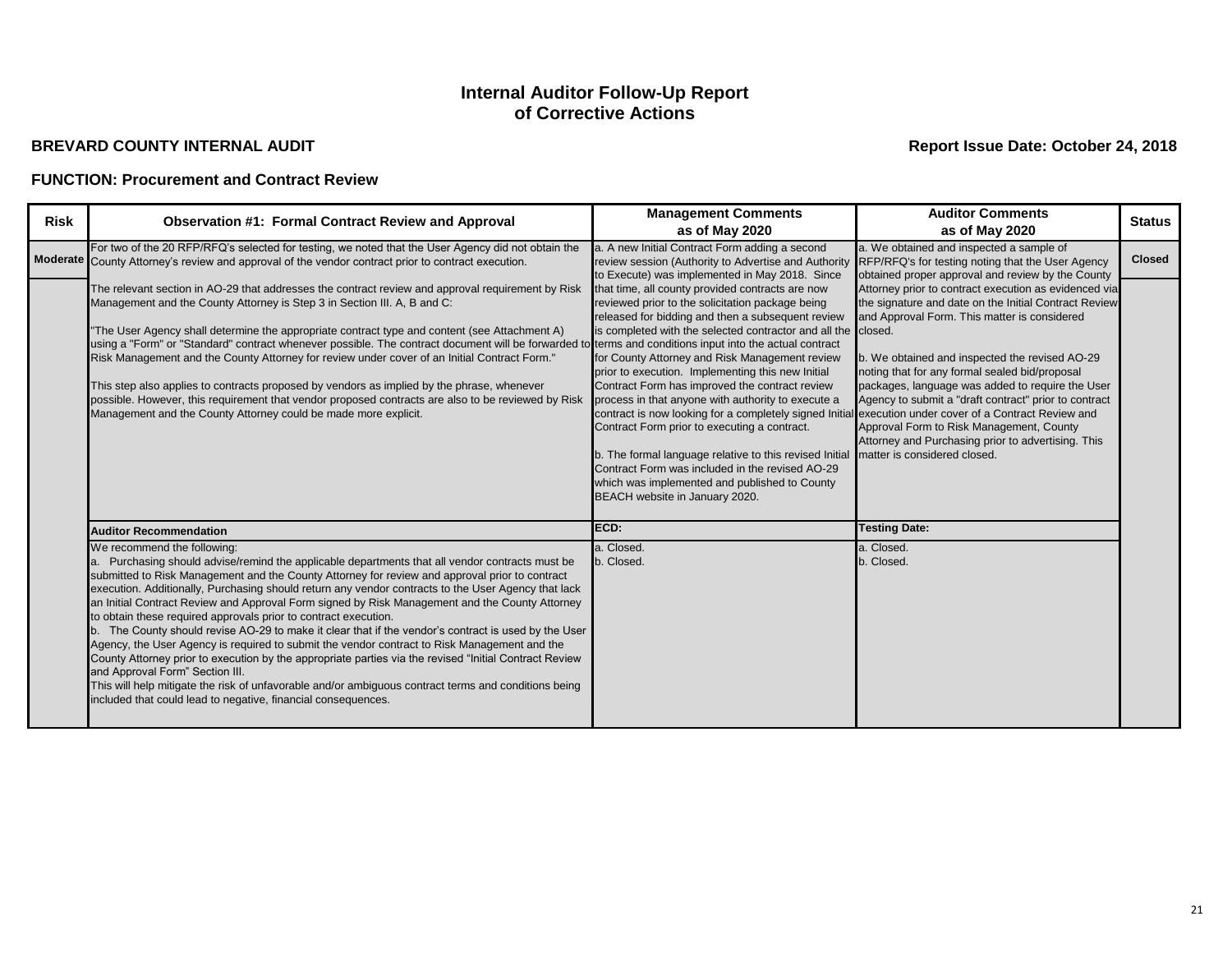# **BREVARD COUNTY INTERNAL AUDIT**

### **FUNCTION: Procurement and Contract Review**

| <b>Risk</b> | <b>Observation #2: Contract Standardization</b>                                                                                                                                                                                                                                                                                                                                                                                                                                                                                                                                                                                                                                                      | <b>Management Comments</b>                                                                                                                                                                                                                                                                                                                                                                                                                                                                                                                                                                                                                                                                                                                                                                                         | <b>Auditor Comments</b>                                                                                                                                                                                                                                                                                                                                                  | <b>Status</b> |
|-------------|------------------------------------------------------------------------------------------------------------------------------------------------------------------------------------------------------------------------------------------------------------------------------------------------------------------------------------------------------------------------------------------------------------------------------------------------------------------------------------------------------------------------------------------------------------------------------------------------------------------------------------------------------------------------------------------------------|--------------------------------------------------------------------------------------------------------------------------------------------------------------------------------------------------------------------------------------------------------------------------------------------------------------------------------------------------------------------------------------------------------------------------------------------------------------------------------------------------------------------------------------------------------------------------------------------------------------------------------------------------------------------------------------------------------------------------------------------------------------------------------------------------------------------|--------------------------------------------------------------------------------------------------------------------------------------------------------------------------------------------------------------------------------------------------------------------------------------------------------------------------------------------------------------------------|---------------|
|             |                                                                                                                                                                                                                                                                                                                                                                                                                                                                                                                                                                                                                                                                                                      | as of May 2020                                                                                                                                                                                                                                                                                                                                                                                                                                                                                                                                                                                                                                                                                                                                                                                                     | as of May 2020                                                                                                                                                                                                                                                                                                                                                           |               |
|             | Based on discussions with the Central Services Director and a Deputy County Attorney of the CAO,<br><b>Moderate</b> we noted the following:<br>There were inconsistencies among attorneys in the contract review feedback that were provided to                                                                                                                                                                                                                                                                                                                                                                                                                                                      | a. It was determined that a contract template did not<br>need to go through a LSS team and that staff<br>involved in creating and approving documents would                                                                                                                                                                                                                                                                                                                                                                                                                                                                                                                                                                                                                                                        | a. This item is in process and will be tested when<br>the contact templates have been completed.                                                                                                                                                                                                                                                                         | <b>Open</b>   |
|             | the respective User Agency.<br>• Many departments have developed their own contract templates for similar types of<br>services/product procurements that vary significantly in terms of form, structure and content (Utilities, and Public Works department. The CAO is still in<br>Facilities, Parks and Recreation, Solid Waste Management, etc.).<br>Based on follow-up discussions with the LSS Contract Review Team Lead, the LSS team's final<br>presentation will include the recommendation to establish a new LSS project to develop standardized<br>contract templates for Department and Countywide use.                                                                                  | be involved in creating the new contract template.<br>Staff are from Purchasing, County Attorney, Risk<br>the process of drafting templates. The CAO is<br>working on the professional services contract<br>template - trying to combine the different ones used<br>by multiple departments. The estimated completion<br>date has been extended primarily due to the shifting applicable. This matter is considered closed.<br>of this assignment multiple times within the CAO.<br>b. In lieu of a separate process or policy, the<br>signed initial contract review and approval form<br>would be the evidence that the CAO has signed off<br>on the contract terms and conditions which would<br>include ensuring they were up-to-date with local<br>ordinances, Federal and Florida Statues, as<br>applicable. | b. We concur that a separate process or policy is<br>not needed; the CAO's sign-off on the initial contract<br>review and approval form represents the evidence<br>that the CAO has signed off on the contract terms<br>and conditions which would include ensuring the<br>terms and conditions were up-to-date with local<br>ordinances, Federal and Florida Statues as |               |
|             | <b>Auditor Recommendation</b>                                                                                                                                                                                                                                                                                                                                                                                                                                                                                                                                                                                                                                                                        | ECD:                                                                                                                                                                                                                                                                                                                                                                                                                                                                                                                                                                                                                                                                                                                                                                                                               | <b>Testing Date:</b>                                                                                                                                                                                                                                                                                                                                                     |               |
|             | a. We recommend that the County develop standard contract templates for the most common<br>projects, services, etc. The development and final approval of standard contract templates should<br>include Risk Management and CAO participation.<br>b. We recommend that a process or policy be put in place for the County Attorney to review the<br>established contract templates annually to help ensure the terms and conditions are up-to-date with<br>local ordinances, Federal and Florida Statues as applicable.<br>This will help facilitate consistency, efficiency and contract compliance in the contract development,<br>review and approval process for each Department and Countywide. | a. O: May 31, 2019; R: September 2020<br>b. Closed.                                                                                                                                                                                                                                                                                                                                                                                                                                                                                                                                                                                                                                                                                                                                                                | a. October 2020<br>b. Closed.                                                                                                                                                                                                                                                                                                                                            |               |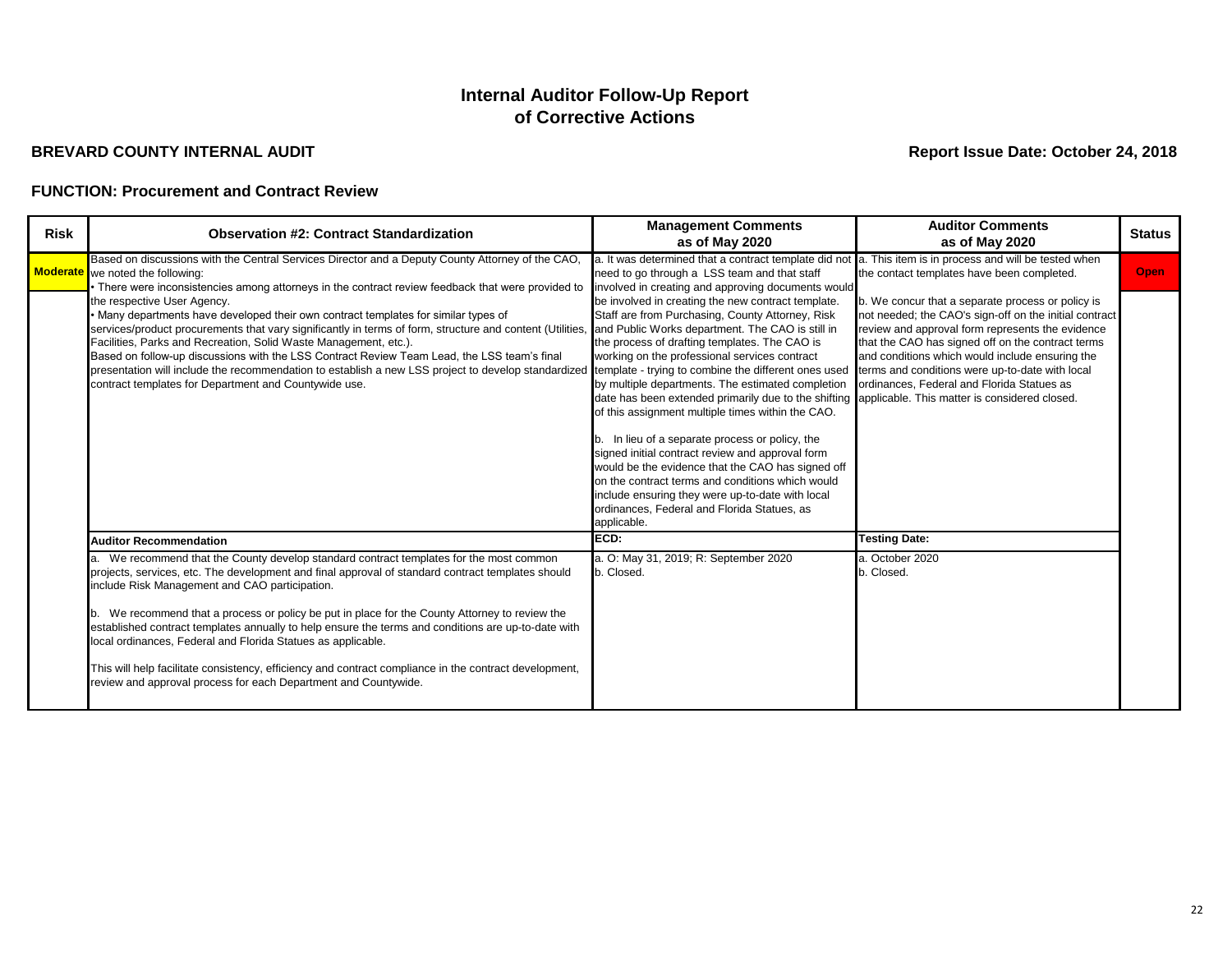#### **BREVARD COUNTY INTERNAL AUDIT**

**Report Issue Date: October 24, 2018**

#### **FUNCTION: Procurement and Contract Review**

| <b>Risk</b> | <b>Observation #4: Insurance and Bond Requirements</b>                                                                                                                                                                                                                                                                                                                                                                                                                                                                                                                                                                                                                                                                                                                                                                                                                           | <b>Management Comments</b><br>as of May 2020                                                                                                                                                                                                              | <b>Auditor Comments</b><br>as of May 2020                                                                                                                                                                             | <b>Status</b> |
|-------------|----------------------------------------------------------------------------------------------------------------------------------------------------------------------------------------------------------------------------------------------------------------------------------------------------------------------------------------------------------------------------------------------------------------------------------------------------------------------------------------------------------------------------------------------------------------------------------------------------------------------------------------------------------------------------------------------------------------------------------------------------------------------------------------------------------------------------------------------------------------------------------|-----------------------------------------------------------------------------------------------------------------------------------------------------------------------------------------------------------------------------------------------------------|-----------------------------------------------------------------------------------------------------------------------------------------------------------------------------------------------------------------------|---------------|
|             | Each of the current formal solicitation templates (RFP/RFQ, ITB, ITQ) include standard terms<br>Moderate conditions related to insurance and bonding requirements.                                                                                                                                                                                                                                                                                                                                                                                                                                                                                                                                                                                                                                                                                                               | a. Risk management has developed a matrix related a. We obtained and inspected the risk matrix noting<br>to bonds and insurance to assist the User Agency in that it broke out the agreements by the primary<br>identifying any special bond or insurance | categories and within each category provided                                                                                                                                                                          | <b>Closed</b> |
|             | However, based on discussions with a Deputy Attorney of the CAO, since insurance and bonding<br>requirements can vary for each project, service, etc. being solicited, these requirements need to be<br>evaluated for each solicitation.                                                                                                                                                                                                                                                                                                                                                                                                                                                                                                                                                                                                                                         | requirements that may need to be addressed with<br>their respective vendors agreements. This is a tool<br>to which a User Agency may refer when<br>constructing their RFP/RFQ or contract/agreement.                                                      | various examples for each category. Additionally, for<br>each example agreement, the risk matrix included<br>questions to consider to assist the User Agency in<br>identifying any bonding and/or specialty insurance |               |
|             | In the case where a formal contract is used pursuant to AO-29, these insurance and bond<br>requirements are subject to the review and approval process by Risk Management and the County<br>Attorney.                                                                                                                                                                                                                                                                                                                                                                                                                                                                                                                                                                                                                                                                            | The RFP/RFQ, contract or agreement must be<br>routed to Risk Management for final approval. Risk<br>scrutinizes the nature of the activity and ensures<br>appropriate insurance requirements have been                                                    | requirements beyond the standard bonding and<br>insurance terms and conditions. This matter is<br>considered closed.                                                                                                  |               |
|             | However, for formal solicitations that do not result in formal contracts, there is no requirement that the included before we signal acceptance via the Initial<br>User Agency submit the insurance and bonding requirements to Risk Management and the County<br>Attorney for review and approval.                                                                                                                                                                                                                                                                                                                                                                                                                                                                                                                                                                              | Contract Review and Approval Form.<br>b. Templates have been changed.                                                                                                                                                                                     | b. We obtained and reviewed the formal solicitation<br>templates noting that the Bond data section that<br>says, "Vendor must provide" was revised so that it<br>was not preselected as "No." This matter is          |               |
|             | Additionally, for the solicitation templates noted above that include a section for bond data, the<br>template has the default selection of "No" to "Vendor must provide." Since this is a template, this<br>choice should not be preselected.                                                                                                                                                                                                                                                                                                                                                                                                                                                                                                                                                                                                                                   |                                                                                                                                                                                                                                                           | considered closed.                                                                                                                                                                                                    |               |
|             | <b>Auditor Recommendation</b>                                                                                                                                                                                                                                                                                                                                                                                                                                                                                                                                                                                                                                                                                                                                                                                                                                                    | ECD:                                                                                                                                                                                                                                                      | <b>Testing Date:</b>                                                                                                                                                                                                  |               |
|             | a. We recommend that Risk Management, with input from the County Attorney (as needed),<br>develop a matrix to assist the User Agency and Purchasing to identify any bonding and/or specialty<br>insurance requirements beyond the standard bonding and insurance terms and conditions included in<br>the respective formal solicitation templates. Upon identification of such instances, the User Agency<br>should submit the formal solicitation to Risk Management and the County Attorney for review and<br>approval preferably prior to posting the solicitation.<br>b. We recommend that the formal solicitation templates be revised so that the Bond data section<br>that says, "Vendor must provide" not be preselected as "No."<br>This will help ensure that proper insurance and bonding requirements are put in place for each<br>respective project, service, etc. | a. Closed.<br>b. Closed.                                                                                                                                                                                                                                  | a. Closed.<br>b. Closed.                                                                                                                                                                                              |               |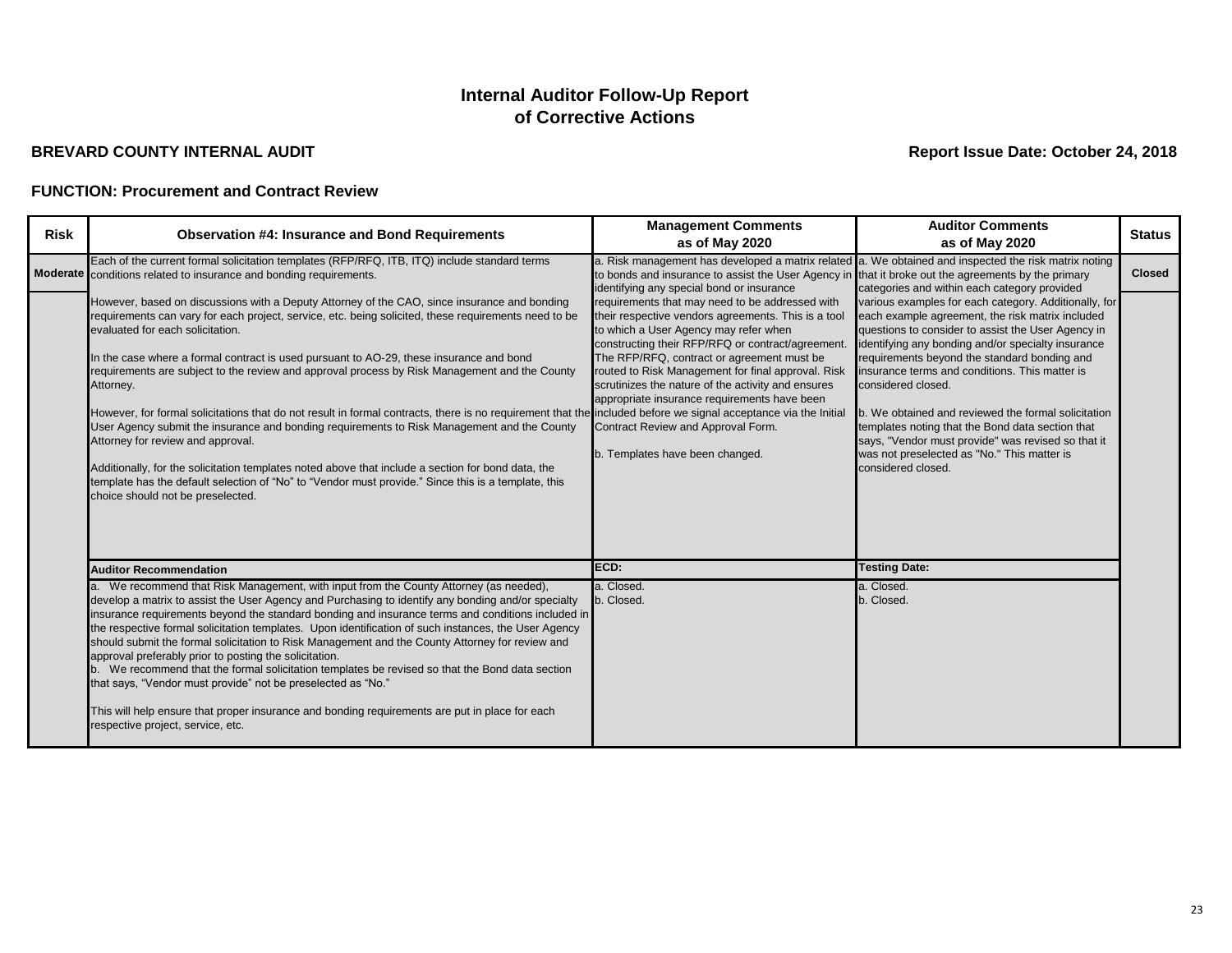#### **BREVARD COUNTY INTERNAL AUDIT**

**Report Issue Date: October 24, 2018**

#### **FUNCTION: Procurement and Contract Review**

| <b>Risk</b> | <b>Observation #5 AO-29: Updates/Revisions</b>                                                                                                                                                                                                                                                                                                                                                                                                                                                                                                                                                                                                                                                                                  | <b>Management Comments</b><br>as of May 2020                                                                                                                                                                                                                        | <b>Auditor Comments</b><br>as of May 2020                                                       | <b>Status</b> |
|-------------|---------------------------------------------------------------------------------------------------------------------------------------------------------------------------------------------------------------------------------------------------------------------------------------------------------------------------------------------------------------------------------------------------------------------------------------------------------------------------------------------------------------------------------------------------------------------------------------------------------------------------------------------------------------------------------------------------------------------------------|---------------------------------------------------------------------------------------------------------------------------------------------------------------------------------------------------------------------------------------------------------------------|-------------------------------------------------------------------------------------------------|---------------|
| Low         | The Initial Contract Form presently attached to AO-29 (Exhibit I) does not include a section for the<br>requirement for Bid Packages with formal contracts to be reviewed by Risk Management and the<br>County Attorney prior to advertising. The LSS Contract Review Team identified this discrepancy and                                                                                                                                                                                                                                                                                                                                                                                                                      | The recommended changes related to<br>recommendations a-d were included in the revised<br>AO-29, including those recommended in observation included. This matter is considered closed.                                                                             | We obtained and inspected the revised AO-29<br>noting that the recommended additions/edits were | <b>Closed</b> |
|             | made the following recommendations to Purchasing:<br>• Modify the Initial Contract Form (Exhibit I) accordingly to add a section for "Review and Approval<br>Prior to Advertising."<br>Instruct the User Agency to include the revised form in the Bid Package and with the contract to be<br>executed.<br>Use this revised form in place of the County Manager Contract Review Form (Exhibit V)<br>These recommendations were implemented by Purchasing.<br>Given change in the name, structure and content of the Initial Contract Form, there are various<br>inconsistencies between AO-29 and this revised form including sections within AO-29 and Exhibits I<br>and V.<br>Additionally, Section III. C is missing step 4. | 1 / recommendation 1. b.<br>A revised AO-29 and Initial Contract Form were put<br>in place effective January 2020 and the new AO-29<br>and Initial Contract Form are both available to all<br>county staff and departments via the County's<br>internet BEACH site. |                                                                                                 |               |
|             | <b>Auditor Recommendation</b>                                                                                                                                                                                                                                                                                                                                                                                                                                                                                                                                                                                                                                                                                                   | ECD:                                                                                                                                                                                                                                                                | <b>Testing Date:</b>                                                                            |               |
|             | We recommend that management revise AO-29 as follows:<br>a. Revise Section II. P. Implementation Forms to reflect the modifications to the Initial Contract<br>Form (Exhibit I) and the removal of the County Manager Contract Form (Exhibit V) accordingly.<br>b. Add step 4 from Section III. B to Section III. C.<br>c. Replace the Initial Contract Form in Exhibit I with the revised Initial Contract Form (Initial Contract<br>Review and Approval Form).<br>d. Remove the County Manager Contract Review Form (Exhibit V) and replace all references to this<br>document throughout AO-29 with the Initial Contract Review and Approval Form noted in c. above.                                                         | Closed.                                                                                                                                                                                                                                                             | Closed.                                                                                         |               |

#### **Open/Closed**

**= On schedule to complete ECDs**

**= Missed ECD (1st time), planned to complete in next 3 month review**

**= Missed ECD (2nd time or over 3 months for revised ECD)**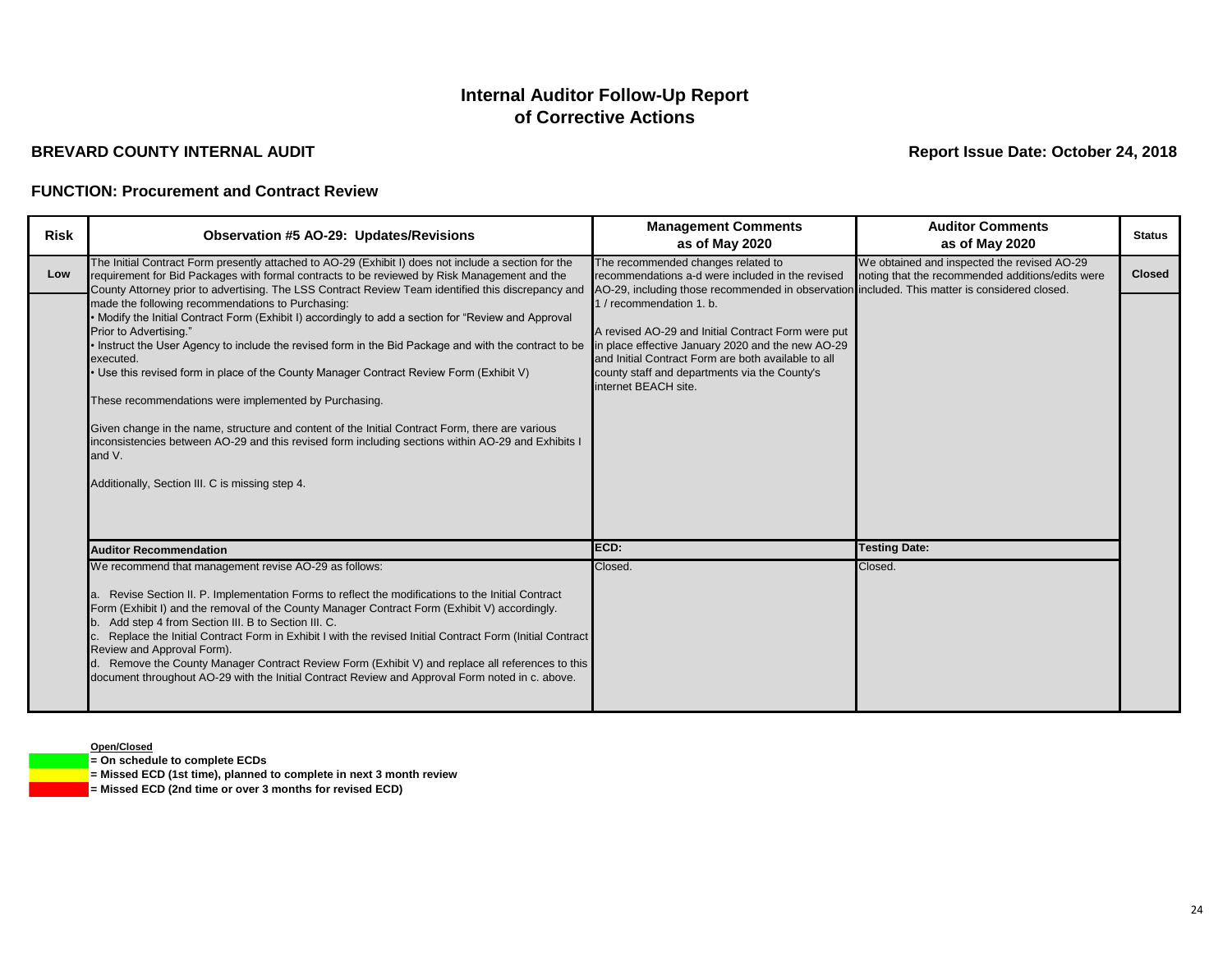### **BREVARD COUNTY INTERNAL AUDIT**

#### **FUNCTION: Central Fleet Services**

**Report Issue Date: August 7, 2019**

| Risk | <b>Observation #1: Fuel Site Inspections &amp; Security</b>                                                                                                                                                                                                                                                                                                                                                                                                                                                                                                                                                                                                                                                                                                                                                                                                                                                                                                                                                                                                                | <b>Management Comments</b>                                                                                                                                                                                                                                                                                                                                                                                | <b>Auditor Comments</b>                                                                                                                                                                                                                                                                                                                                                                                                                                                                                                                                                                                                                                                                                                                           | <b>Status</b> |
|------|----------------------------------------------------------------------------------------------------------------------------------------------------------------------------------------------------------------------------------------------------------------------------------------------------------------------------------------------------------------------------------------------------------------------------------------------------------------------------------------------------------------------------------------------------------------------------------------------------------------------------------------------------------------------------------------------------------------------------------------------------------------------------------------------------------------------------------------------------------------------------------------------------------------------------------------------------------------------------------------------------------------------------------------------------------------------------|-----------------------------------------------------------------------------------------------------------------------------------------------------------------------------------------------------------------------------------------------------------------------------------------------------------------------------------------------------------------------------------------------------------|---------------------------------------------------------------------------------------------------------------------------------------------------------------------------------------------------------------------------------------------------------------------------------------------------------------------------------------------------------------------------------------------------------------------------------------------------------------------------------------------------------------------------------------------------------------------------------------------------------------------------------------------------------------------------------------------------------------------------------------------------|---------------|
|      |                                                                                                                                                                                                                                                                                                                                                                                                                                                                                                                                                                                                                                                                                                                                                                                                                                                                                                                                                                                                                                                                            | as of May 2020                                                                                                                                                                                                                                                                                                                                                                                            | as of May 2020                                                                                                                                                                                                                                                                                                                                                                                                                                                                                                                                                                                                                                                                                                                                    |               |
| High | We visited four sites noting the following exceptions:<br><b>Fuel Site Inspections</b>                                                                                                                                                                                                                                                                                                                                                                                                                                                                                                                                                                                                                                                                                                                                                                                                                                                                                                                                                                                     | a. The monthly fuel check off sheet has been<br>updated with the check box: Yes, No, N/A. The new<br>form requires that a mark be made with N/A if an                                                                                                                                                                                                                                                     | a. We selected a sample of three months and<br>inspected the revised "Monthly Monitoring<br>Compliance Form" noting that the forms had been                                                                                                                                                                                                                                                                                                                                                                                                                                                                                                                                                                                                       | <b>Closed</b> |
|      | a. The newest format of the Monthly Monitoring Compliance Form has a yes/no format. There was<br>noticeable confusion as to whether that meant it was just present or if it was satisfactory. In terms of<br>rust it was "yes rust is present", in terms of other areas it was "yes it is functional."<br>b. There were multiple instances in which inspection items were left blank. There was marked<br>improvement in the April 2019 fuel site inspections when two FS staff conducted the inspections<br>together for all 9 fuel sites.<br>The Department of Environmental Protection has strict requirements and significant penalties when it<br>comes to maintaining the fuel sites and tanks.<br><b>Fuel Site Security</b><br>We noted that there was no clear security at any of the fuel sites. None of the fuel sites have security<br>cameras. Each site has a gate with a padlock that is closed and locked at night, but during the day,<br>they are open. At one of the fuel sites, by taking certain steps, we were able to gain access to obtain<br>fuel. | item is applicable rather than a blank.<br>b. Fuel Site Security: Additional fuel usage security<br>protocols have been put in place to help prevent the<br>unauthorized use of fuel. Further, in concert with<br>observation 2, the new fuel billing system to be put in safeguards were put in place to mitigate the risk of<br>more effective safeguards to protect the<br>unauthorized usage of fuel. | updated to provide sufficient clarity in reporting any<br>potential issues needing resolution as indicated by<br>management's comments. This matter is considered<br>closed.<br>b. We selected two sites noting that additional<br>place by the end of fiscal year 2020 will provide even misappropriation of fuel. As noted, management also<br>indicated that in concert with observation 2, the new<br>fuel billing system to be put in place by the end of<br>fiscal year 2020 will provide even more effective<br>safeguards to protect the unauthorized usage of fuel.<br>The additional security protocols put in place are<br>deemed sufficient to mitigate the identified fuel<br>usage security risk. This matter is considered closed. |               |
|      | <b>Auditor Recommendation</b>                                                                                                                                                                                                                                                                                                                                                                                                                                                                                                                                                                                                                                                                                                                                                                                                                                                                                                                                                                                                                                              | ECD:                                                                                                                                                                                                                                                                                                                                                                                                      | <b>Testing Date:</b>                                                                                                                                                                                                                                                                                                                                                                                                                                                                                                                                                                                                                                                                                                                              |               |
|      | We recommend that management perform the following:<br>Update and provide clarity related to the Monthly Monitoring Compliance Form to facilitate<br>accuracy and consistency in the reporting of potential issues for resolution.<br>Additional requirements should be put in place to mitigate the risk of the misappropriation of fuel.<br>Our understanding is that the system allows for additional safeguarding to be utilized to prevent<br>unauthorized access                                                                                                                                                                                                                                                                                                                                                                                                                                                                                                                                                                                                     | a. Closed.<br>b. Closed.                                                                                                                                                                                                                                                                                                                                                                                  | a. Closed.<br>b. Closed.                                                                                                                                                                                                                                                                                                                                                                                                                                                                                                                                                                                                                                                                                                                          |               |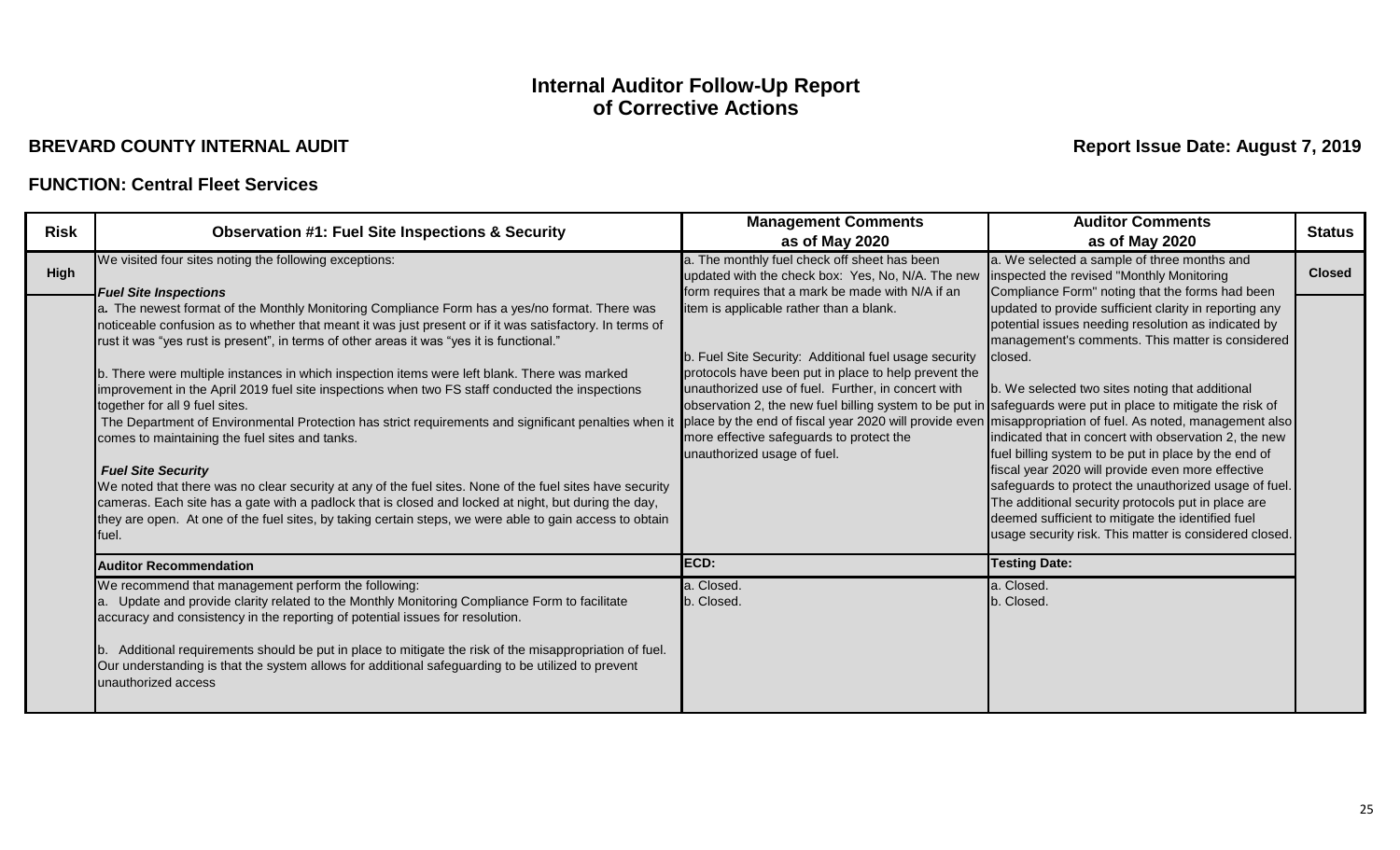### **BREVARD COUNTY INTERNAL AUDIT**

#### **FUNCTION: Central Fleet Services**

**Report Issue Date: August 7, 2019**

| <b>Risk</b> | <b>Observation #2: Fuel Billing</b>                                                                                                                                                                                                                                                                                   | <b>Management Comments</b><br>as of May 2020                                                                                                                                                                                                      | <b>Auditor Comments</b><br>as of May 2020                                                                                                                      | <b>Status</b> |
|-------------|-----------------------------------------------------------------------------------------------------------------------------------------------------------------------------------------------------------------------------------------------------------------------------------------------------------------------|---------------------------------------------------------------------------------------------------------------------------------------------------------------------------------------------------------------------------------------------------|----------------------------------------------------------------------------------------------------------------------------------------------------------------|---------------|
|             | During our walkthrough and testing of the fuel billing process, we noted that the new fuel-billing<br>Moderate   module (FluidSecure), which is a highly automated billing system, appears to be underutilized. Many<br>manual steps and reconciliations are being performed each month in order to produce a monthly | The Fuel System Specialist is more effectively<br>utilizing FluidSecure applications for billing (the<br>current fuel billing system), thus requiring less                                                                                        | Based on the improvement in gaining greater<br>efficiency in taking advantage of the automated<br>capacity, the original recommended action has been           | <b>Closed</b> |
|             | billing.                                                                                                                                                                                                                                                                                                              | monthly billings to departments. This process has                                                                                                                                                                                                 | manual inputting every week in order to send out the sufficiently addressed. The future replacement of the<br>current system with an even more sufficient fuel |               |
|             | We contacted a representative of the vendor who indicated that this system is a fully automated<br>system and is fully capable of performing all of the fuel billing functions.                                                                                                                                       | sped up the billing process flow from weeks to days<br>now. Additionally, the current fuel management<br>system is due to be replaced within this fiscal year<br>with an even more automated system eliminating the<br>need for manual inputting. | billing system is considered to be an additional<br>improvement in the process. This matter is<br>considered closed.                                           |               |
|             | <b>Auditor Recommendation</b>                                                                                                                                                                                                                                                                                         | ECD:                                                                                                                                                                                                                                              | <b>Testing Date:</b>                                                                                                                                           |               |
|             | We recommend that management contact the vendor of FluidSecure to obtain further guidance and<br>training in order to achieve the full, automated capability of this system to facilitate greater efficiency in<br>the billing process.                                                                               | Closed.                                                                                                                                                                                                                                           | Closed.                                                                                                                                                        |               |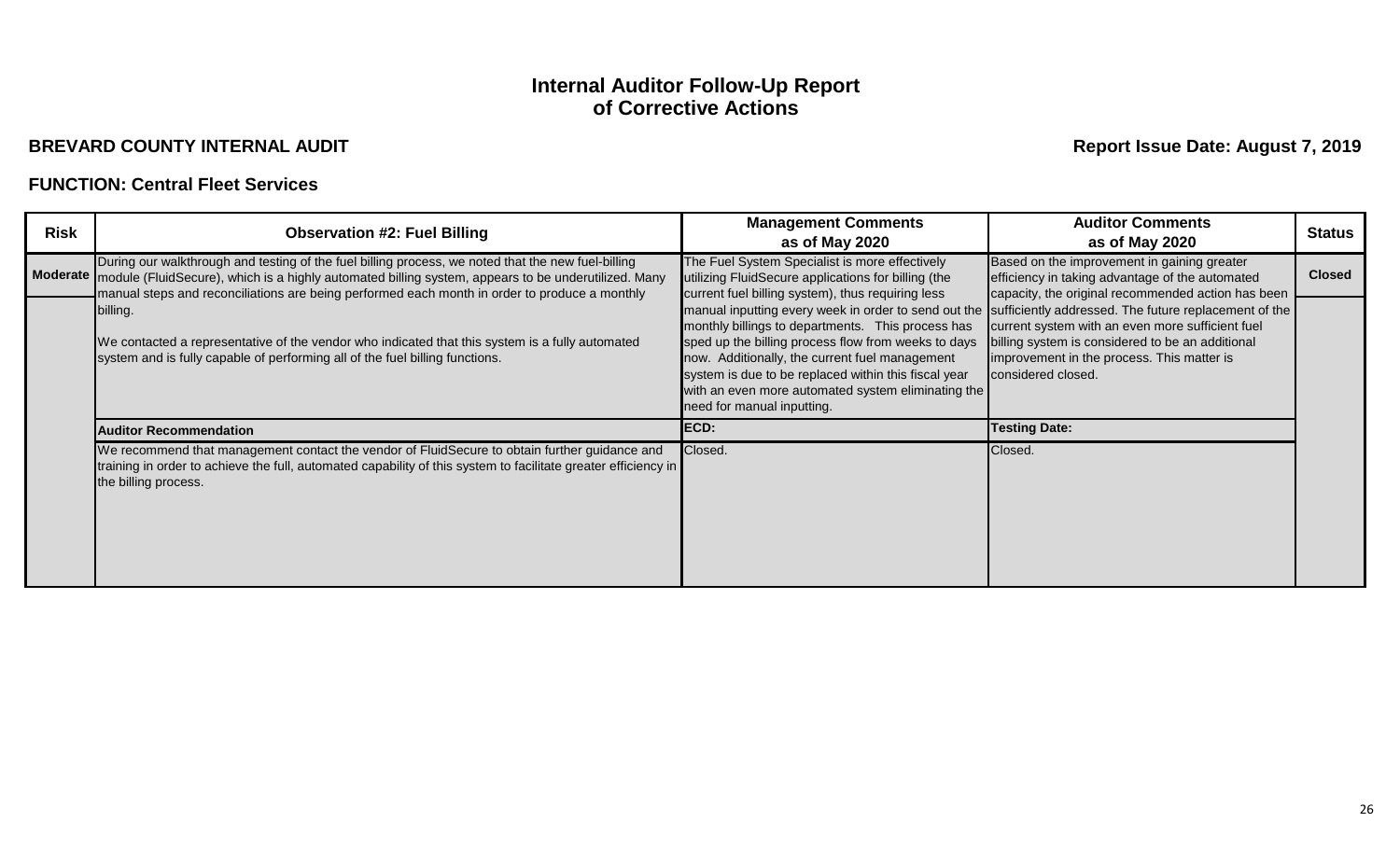### **BREVARD COUNTY INTERNAL AUDIT**

# **Report Issue Date: August 7, 2019**

#### **FUNCTION: Central Fleet Services**

| <b>Risk</b> | <b>Observation #3: Vehicle Maintenance &amp; Billing</b>                                                                                                                                                                                                                                                                                                                                                     | <b>Management Comments</b><br>as of May 2020                                                                                                                               | <b>Auditor Comments</b><br>as of May 2020                                                                                                                                                             | <b>Status</b> |
|-------------|--------------------------------------------------------------------------------------------------------------------------------------------------------------------------------------------------------------------------------------------------------------------------------------------------------------------------------------------------------------------------------------------------------------|----------------------------------------------------------------------------------------------------------------------------------------------------------------------------|-------------------------------------------------------------------------------------------------------------------------------------------------------------------------------------------------------|---------------|
|             | We noted the following exceptions related to our review of the 40 work orders selected for testing:<br>Moderate • 3 of 40 – there was no evidence of approval by the FS fleet manager on the work order.<br>Additionally, we noted that currently the FS Fleet manager obtains the hard copies of the work orders                                                                                            | a. Work Orders are reviewed at the end of each<br>month to ensure approval has been signed on all<br>Work Orders.                                                          | a. We selected a sample of closed work orders for<br>testing noting work orders were properly reviewed by<br>the Fleet manager evidenced on the hard copy and                                         | <b>Open</b>   |
|             | that were provided to the vehicle technicians to complete and enters the data into iMaint for the<br>respective technicians                                                                                                                                                                                                                                                                                  | b. We are putting in measures that will allow the<br>techs to interface with iMaint and the new fuel<br>management software through the use of laptops at<br>each station. | signed off electronically in iMaint. No exceptions<br>were noted. This matter is considered closed.<br>b. This item is in process and will be tested when the<br>new measures have been put in place. |               |
|             | <b>Auditor Recommendation</b>                                                                                                                                                                                                                                                                                                                                                                                | ECD:                                                                                                                                                                       | <b>Testing Date:</b>                                                                                                                                                                                  |               |
|             | We recommend that management perform the following:<br>a. There should be evidence of the FS manager's approval on the hard copy of the work order or it<br>should be approved electronically within iMaint.<br>The technicians should be granted input access only to iMaint to input the work order details upon<br>completion. Currently, only the technician who repairs the generators has this access. | a. Closed.<br>b. August 2020                                                                                                                                               | a. Closed.<br>b. October 2020                                                                                                                                                                         |               |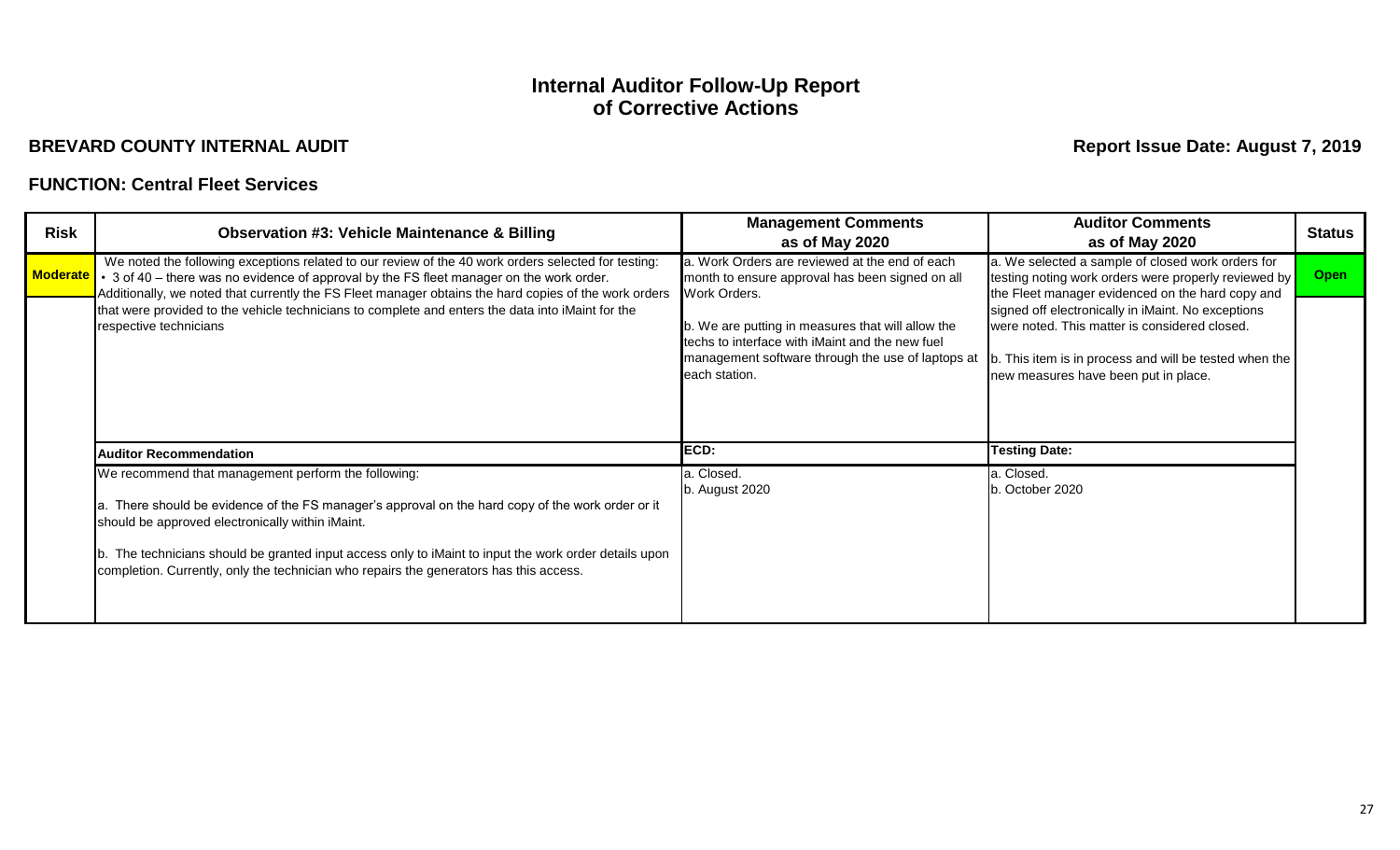### **BREVARD COUNTY INTERNAL AUDIT**

# **Report Issue Date: August 7, 2019**

#### **FUNCTION: Central Fleet Services**

| <b>Risk</b> | <b>Observation #4: Performance Metrics</b>                                                                                                                                                                                                                                                                                                                                   | <b>Management Comments</b><br>as of May 2020                                                                                                                                                          | <b>Auditor Comments</b><br>as of May 2020                                                                       | <b>Status</b> |
|-------------|------------------------------------------------------------------------------------------------------------------------------------------------------------------------------------------------------------------------------------------------------------------------------------------------------------------------------------------------------------------------------|-------------------------------------------------------------------------------------------------------------------------------------------------------------------------------------------------------|-----------------------------------------------------------------------------------------------------------------|---------------|
|             | Based on discussions with the FS manager, he has not been actively monitoring the performance<br>Moderate metrics listed on page 8 of the background section to FS's actual performance throughout this fiscal<br>year. Based on the work order stats for the last 12 months ending May 31, 2019 compared to the last                                                        | a.b. With the use of report 1211 monthly, we are able a. b. Management developed reports via iMaint that<br>to monitor labor and jobs as a tool for<br>coaching/motivating the techs to actively show | details work order activity by technician that the Fleet<br>manager utilizes on a monthly basis. This matter is | <b>Closed</b> |
|             | 12 months ending May 31, 2018, there has been notable improvement in FS performance in various<br>areas. Most notably the average days to complete a work order decreased from 7.4 days to 3.0.                                                                                                                                                                              | individual metrics.                                                                                                                                                                                   | considered closed.                                                                                              |               |
|             | The FS manager came to the County in July of 2018 and has focused his time this first full year on<br>many other projects such as cleaning up the motor pool and closing many work orders that had been<br>left open for a long period of time.                                                                                                                              |                                                                                                                                                                                                       |                                                                                                                 |               |
|             | Additionally, the FS manager needed assistance by us in the extraction of the work order stats from<br>iMaint noted on page 7 of the background as well as the extraction of other helpful performance<br>reports.                                                                                                                                                           |                                                                                                                                                                                                       |                                                                                                                 |               |
|             | <b>Auditor Recommendation</b>                                                                                                                                                                                                                                                                                                                                                | ECD:                                                                                                                                                                                                  | <b>Testing Date:</b>                                                                                            |               |
|             | We recommend the following:<br>a. FS management should utilize the County recommended metrics listed above on page 8 of the<br>background section to help FS management measure its performance in the various areas noted to<br>facilitate continuous improvement in its customer service and vehicle repair and equipment turnaround<br>efficiency and cost effectiveness. | Closed.                                                                                                                                                                                               | Closed.                                                                                                         |               |
|             | b. The FS manager and staff should continue to pursue training in the usage of iMaint available from<br>the vendor or other County users who are familiar with the software to become more proficient in its<br>daily usage and to generate meaningful performance metric reports and dashboards.                                                                            |                                                                                                                                                                                                       |                                                                                                                 |               |